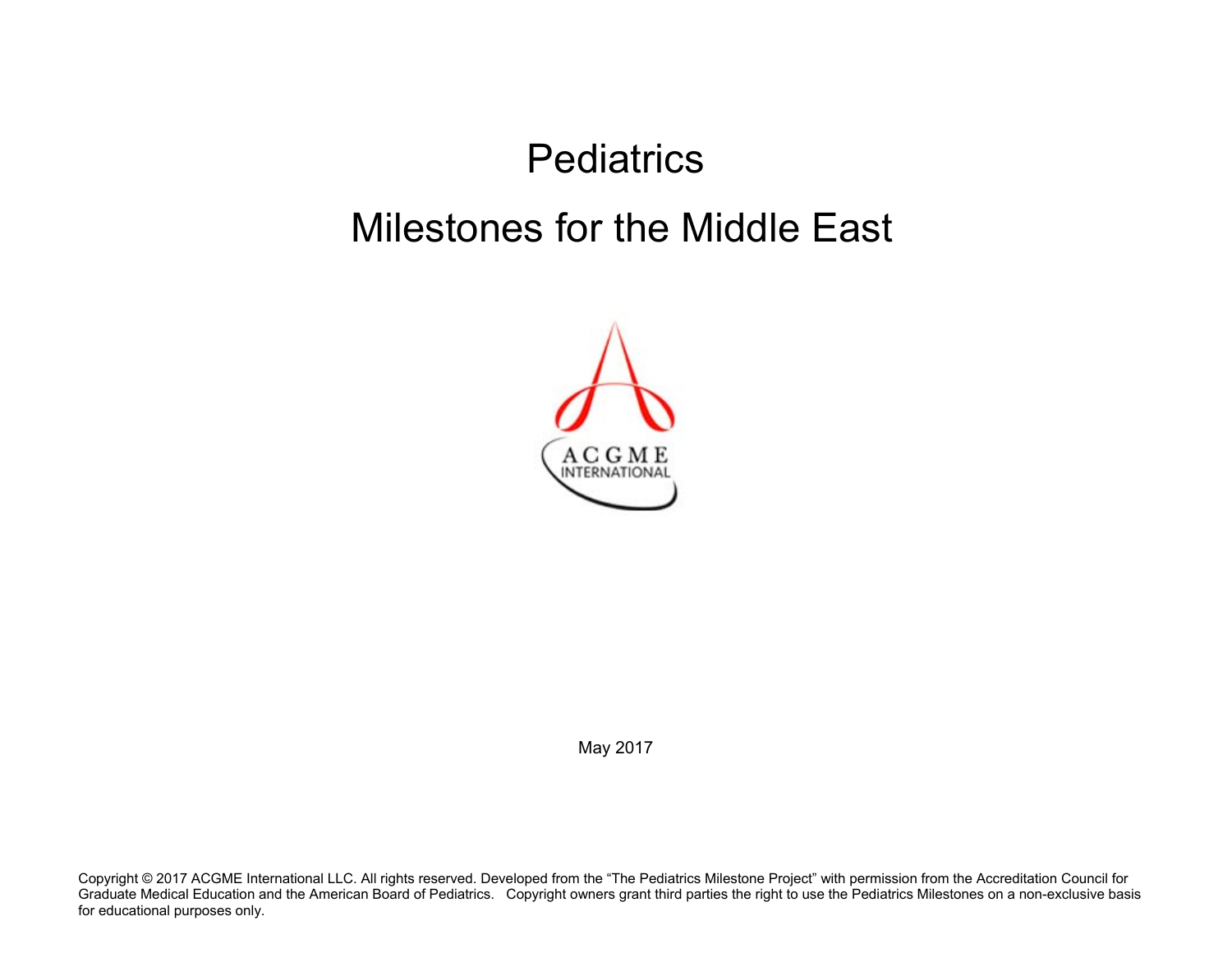The Pediatrics Milestones for the Middle East

The Milestones are designed only for use in evaluation of residents in the context of their participation in ACGME-I-accredited residency programs. The Milestones provide a framework for the assessment of the development of the resident in key dimensions of the elements of physician competency in a specialty. They neither represent the entirety of the dimensions of the six domains of physician competency, nor are they designed to be relevant in any other context.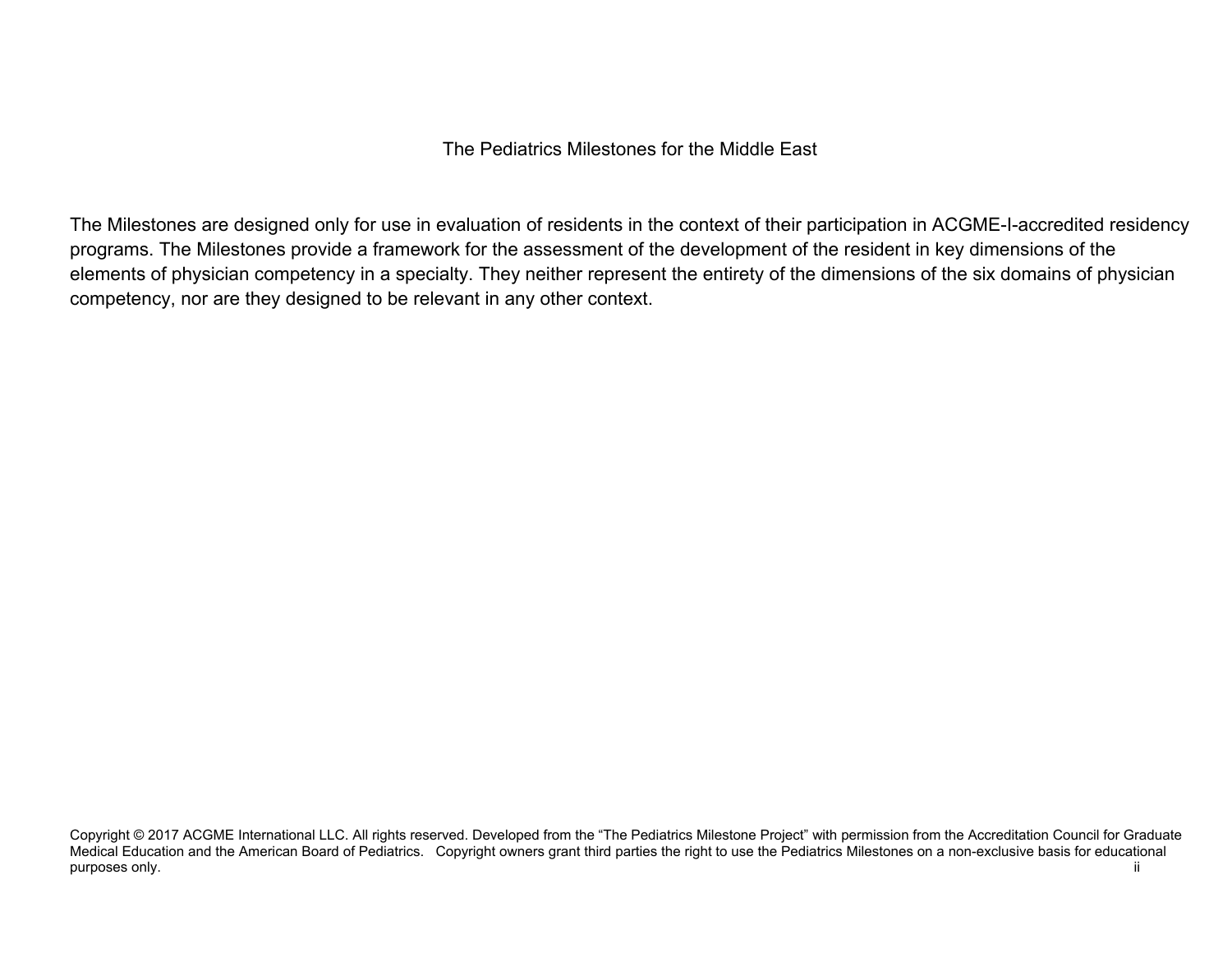## **Milestones Reporting**

This document presents milestones designed for programs to use in semi-annual review of resident performance and reporting to the ACGME-I. Milestones are knowledge, skills, attitudes, and other attributes for each of the ACGME-I competencies organized in a developmental framework from less to more advanced. They are descriptors and targets for resident performance as a learner moves from entry into their program through graduation.

For each period, review and reporting will involve selecting milestone levels that best describe each resident's current performance and attributes. Milestones are arranged in numbered levels. Tracking from "Critical Deficiencies"/"Level 1" to "Aspirational"/"Level 5" is synonymous with moving from novice to expert in the specialty. These levels do not correspond with time in the educational program. Dependent upon previous education and experience, residents may enter a program at varying points in the Milestones.

Selection of a level implies that the resident substantially demonstrates the milestones in that level, as well as those in lower levels (see the diagram on page v).

Level 1: These learner behaviors are not within the spectrum of developing competence. Instead, they indicate significant deficiencies in a resident's performance.

 **Level 2:** Describes behaviors of an early learner.

**Level 3:** Describes behaviors of a resident who is advancing and demonstrating improvement in performance related to milestones.

Level 4: Describes behaviors of a resident who substantially demonstrates the milestones identified for a physician who is ready for unsupervised practice. This column is designed as the graduation target, but the resident may display these milestones at any point during residency.

Level 5: Describes behaviors of a resident who has advanced beyond those milestones that describe unsupervised practice. These milestones reflect the competence of an expert or role model and can be used by programs to facilitate further professional growth. It is expected that only a few exceptional residents will demonstrate these milestones behaviors.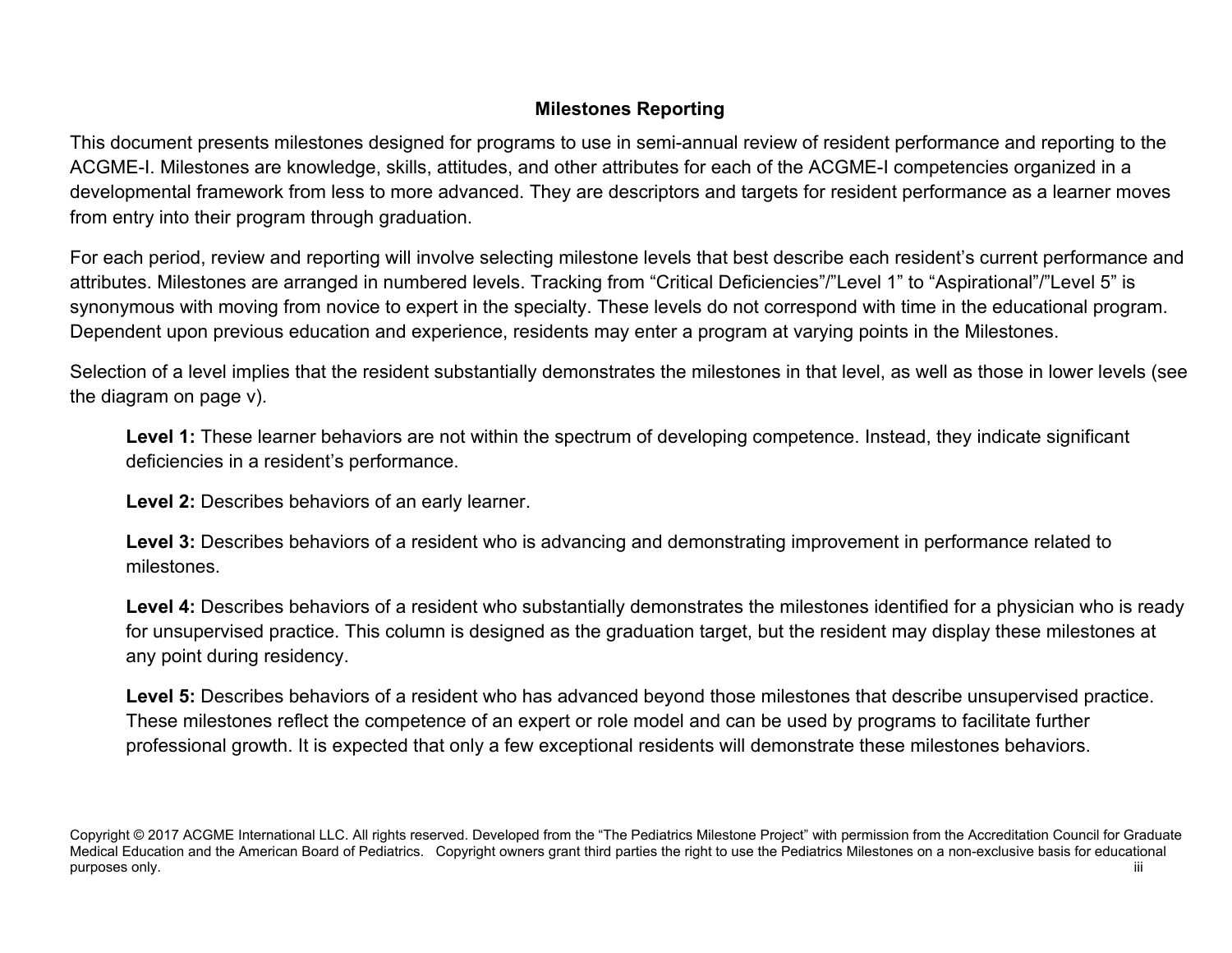## **Additional Notes**

The "Level 4" Milestones are designed as the graduation *target* and *do not* represent a graduation *requirement*. Making decisions about readiness for graduation is the purview of the program director. Study of Milestones performance data will be required before the ACGME-I and its partners will be able to determine whether milestones in the first four levels appropriately represent the developmental framework, and whether Milestone data overall are of sufficient quality to be used for high-stakes decisions.

*Answers to Frequently Asked Questions about Milestones are posted on the ACGME-I website.*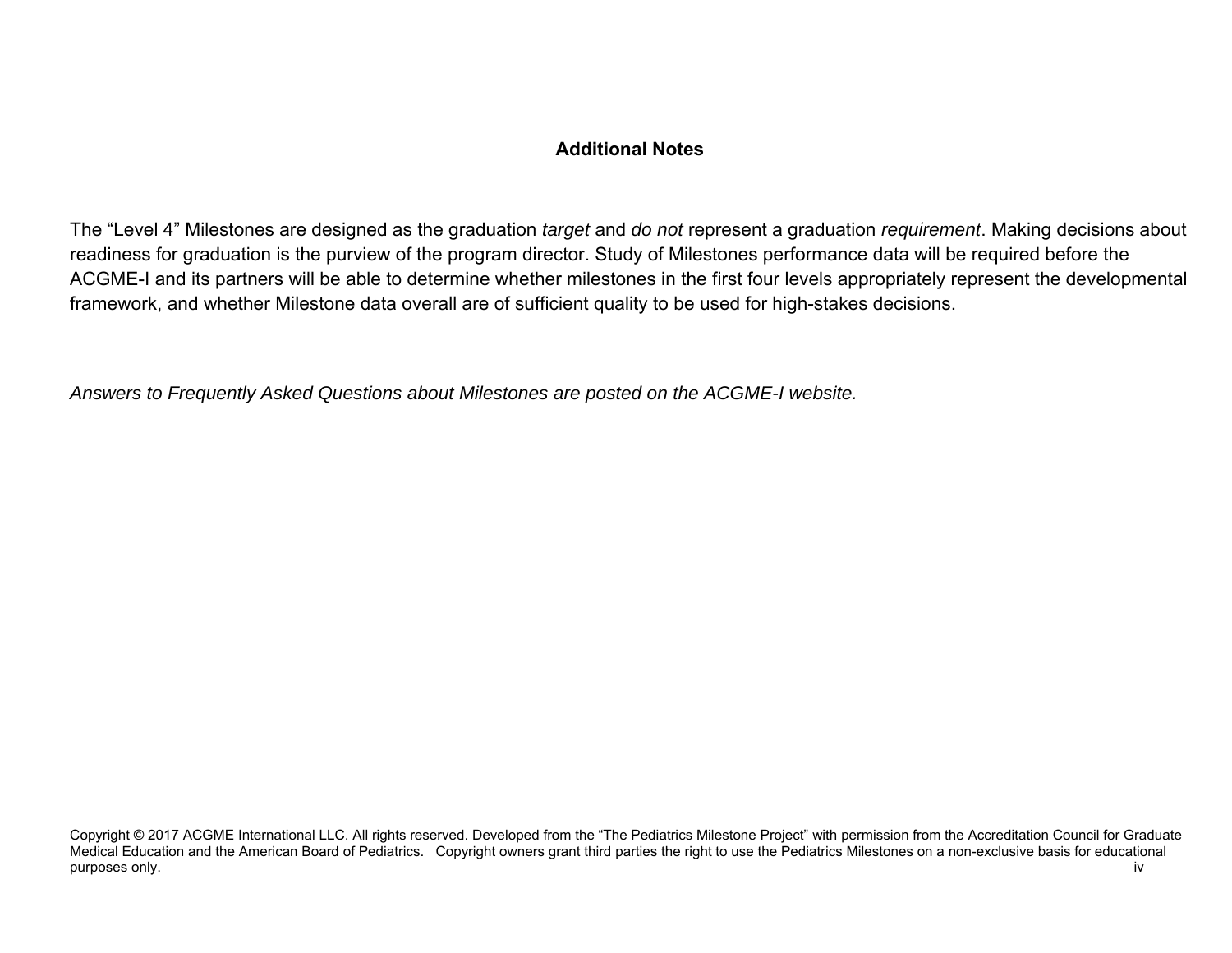The diagram below presents an example set of milestones for one sub-competency in the same format as the ACGME-I Report Worksheet. For each reporting period, a learner's performance on the milestones for each sub-competency will be indicated by selecting the level of milestones that best describes that learner's performance in relation to those milestones.

| Systems-Based Practice 1: Patient Safety and Quality Improvement                                                                                           |                                                                                                                                    |                                                                                                                                                                                                      |                                                                                                                                             |                                                                                                        |  |
|------------------------------------------------------------------------------------------------------------------------------------------------------------|------------------------------------------------------------------------------------------------------------------------------------|------------------------------------------------------------------------------------------------------------------------------------------------------------------------------------------------------|---------------------------------------------------------------------------------------------------------------------------------------------|--------------------------------------------------------------------------------------------------------|--|
| Level 1                                                                                                                                                    | Level 2                                                                                                                            | Level 3                                                                                                                                                                                              | Level 4                                                                                                                                     | Level 5                                                                                                |  |
| Demonstrates<br>knowledge of common<br>patient safety events                                                                                               | Identifies system<br>factors that lead to<br>patient safety events                                                                 | Participates in analysis<br>of patient safety events<br>(simulated or actual)                                                                                                                        | Conducts analysis of<br>patient safety events<br>and offers error<br>prevention strategies<br>(simulated or actual)                         | Actively engages teams<br>and processes to<br>modify systems to<br>prevent patient safety<br>events    |  |
| Demonstrates<br>knowledge of how to<br>report patient safety<br>events<br>Demonstrates                                                                     | Reports patient safety<br>events through<br>institutional reporting<br>systems (actual or<br>simulated)<br>Describes local quality | Participates in<br>disclosure of patient<br>safety events to<br>patients and families<br>(simulated or actual)<br>Participates in local                                                              | Discloses patient safety<br>events to patients and<br>families (simulated or<br>actual)<br>Demonstrates the skills<br>required to identify, | Role models or mentors<br>others in the disclosure<br>of patient safety events<br>Creates, implements, |  |
| knowledge of basic<br>quality improvement<br>methodologies and<br>metrics                                                                                  | improvement initiatives<br>(e.g., community<br>vaccination rate,<br>infection rate, smoking<br>cessation)                          | quality improvement<br>initiatives                                                                                                                                                                   | develop, implement, and<br>analyze a quality<br>improvement project                                                                         | and assesses quality<br>improvement initiatives<br>at the institutional or<br>community level          |  |
|                                                                                                                                                            |                                                                                                                                    |                                                                                                                                                                                                      |                                                                                                                                             |                                                                                                        |  |
| Comments:                                                                                                                                                  |                                                                                                                                    |                                                                                                                                                                                                      |                                                                                                                                             | Not yet achieved Level 1                                                                               |  |
| Selecting a response box in the middle<br>of a level implies that milestones in<br>that level and in lower levels have been<br>substantially demonstrated. |                                                                                                                                    | Selecting a response box on the line in<br>between levels indicates that milestones in<br>lower levels have been substantially<br>demonstrated as well as some milestones in<br>the higher level(s). |                                                                                                                                             |                                                                                                        |  |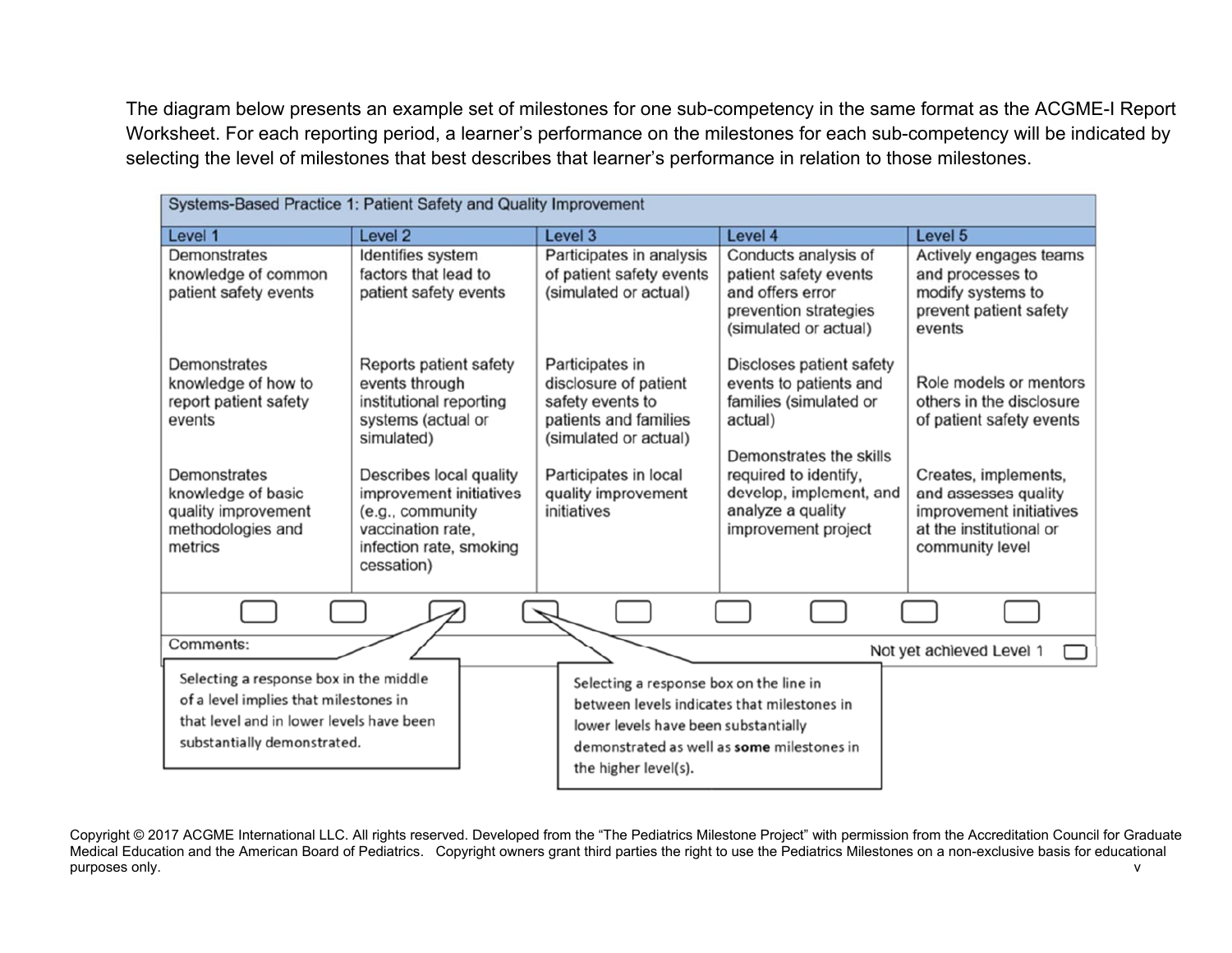| <b>Patient Care 1:</b> Gather Essential and Accurate Information about the Patient                                                                                                                                              |                                                                                                                                                                                                                                              |                                                                                                                                      |                                                                                                                                               |                                                                                                                                                       |  |
|---------------------------------------------------------------------------------------------------------------------------------------------------------------------------------------------------------------------------------|----------------------------------------------------------------------------------------------------------------------------------------------------------------------------------------------------------------------------------------------|--------------------------------------------------------------------------------------------------------------------------------------|-----------------------------------------------------------------------------------------------------------------------------------------------|-------------------------------------------------------------------------------------------------------------------------------------------------------|--|
| Level 1                                                                                                                                                                                                                         | Level 2                                                                                                                                                                                                                                      | Level 3                                                                                                                              | Level 4                                                                                                                                       | Level 5                                                                                                                                               |  |
| Gathers too little information or<br>exhaustively gathers<br>information following a template<br>regardless of the patient's chief<br>complaint, with each piece of<br>information gathered seeming<br>as important as the next | Clinical experience allows<br>linkage of signs and symptoms<br>of a current patient to those<br>encountered in previous<br>patients                                                                                                          | Demonstrates an advanced<br>development of pattern<br>recognition that leads to the<br>creation of illness scripts                   | Creates well-developed illness<br>scripts                                                                                                     | Creates robust illness scripts<br>and instance scripts                                                                                                |  |
| Recalls clinical information in<br>the order elicited, with the<br>ability to gather, filter, and<br>prioritize                                                                                                                 | Relies primarily on analytic<br>reasoning through basic<br>pathophysiology to gather<br>information                                                                                                                                          | Can gather simultaneously<br>filtered, prioritized, and<br>synthesized information into<br>specific diagnostic<br>considerations     | Gathers accurate information<br>and reaches precise diagnoses<br>with ease and efficiency when<br>presented with most pediatric<br>problems   | Unconsciously gathers<br>essential and accurate<br>information in a targeted and<br>efficient manner for most<br>complex or rare clinical<br>problems |  |
| Connect pieces of information<br>being limited by and dependent<br>upon analytic reasoning<br>through basic pathophysiology<br>alone                                                                                            | Has the ability to link current<br>findings to prior clinical<br>encounters, allowing<br>information to be filtered,<br>prioritized, and synthesized<br>into pertinent positives and<br>negatives, as well as broad<br>diagnostic categories | Data gathering is driven by<br>real-time development of a<br>differential diagnosis early in<br>the information-gathering<br>process | Relies on analytic reasoning<br>through basic pathophysiology<br>to gather information when<br>presented with complex or<br>uncommon problems | Discriminates among<br>diagnoses with subtle<br>distinguishing features                                                                               |  |
| Gathers and presents a<br>complete and accurate history<br>and physical exam                                                                                                                                                    | Reliably performs clinical data<br>gathering/source verification<br>on common pediatric<br>conditions                                                                                                                                        | Develops an anticipatory<br>approach for patients'<br>problems and complications                                                     | Data gathering enables timely<br>and precise diagnoses of<br>common pediatric conditions                                                      | Is able to comfortably<br>distinguish key clinical data<br>differentiation for complex<br>pediatric conditions                                        |  |
| Begins to develop the ability to<br>filter, prioritize, and process<br>collected data                                                                                                                                           | Is able to prioritize acuity level<br>on common pediatric<br>conditions but requires<br>guidance on more complex<br>cases                                                                                                                    | Recognizes unusual patterns<br>of symptoms and signs in an<br>individual or a group of<br>patients                                   | Develops an analytical<br>approach for complex problems                                                                                       |                                                                                                                                                       |  |
|                                                                                                                                                                                                                                 |                                                                                                                                                                                                                                              |                                                                                                                                      |                                                                                                                                               |                                                                                                                                                       |  |
| Comments:<br>Not Yet Achieved Level 1                                                                                                                                                                                           |                                                                                                                                                                                                                                              |                                                                                                                                      |                                                                                                                                               |                                                                                                                                                       |  |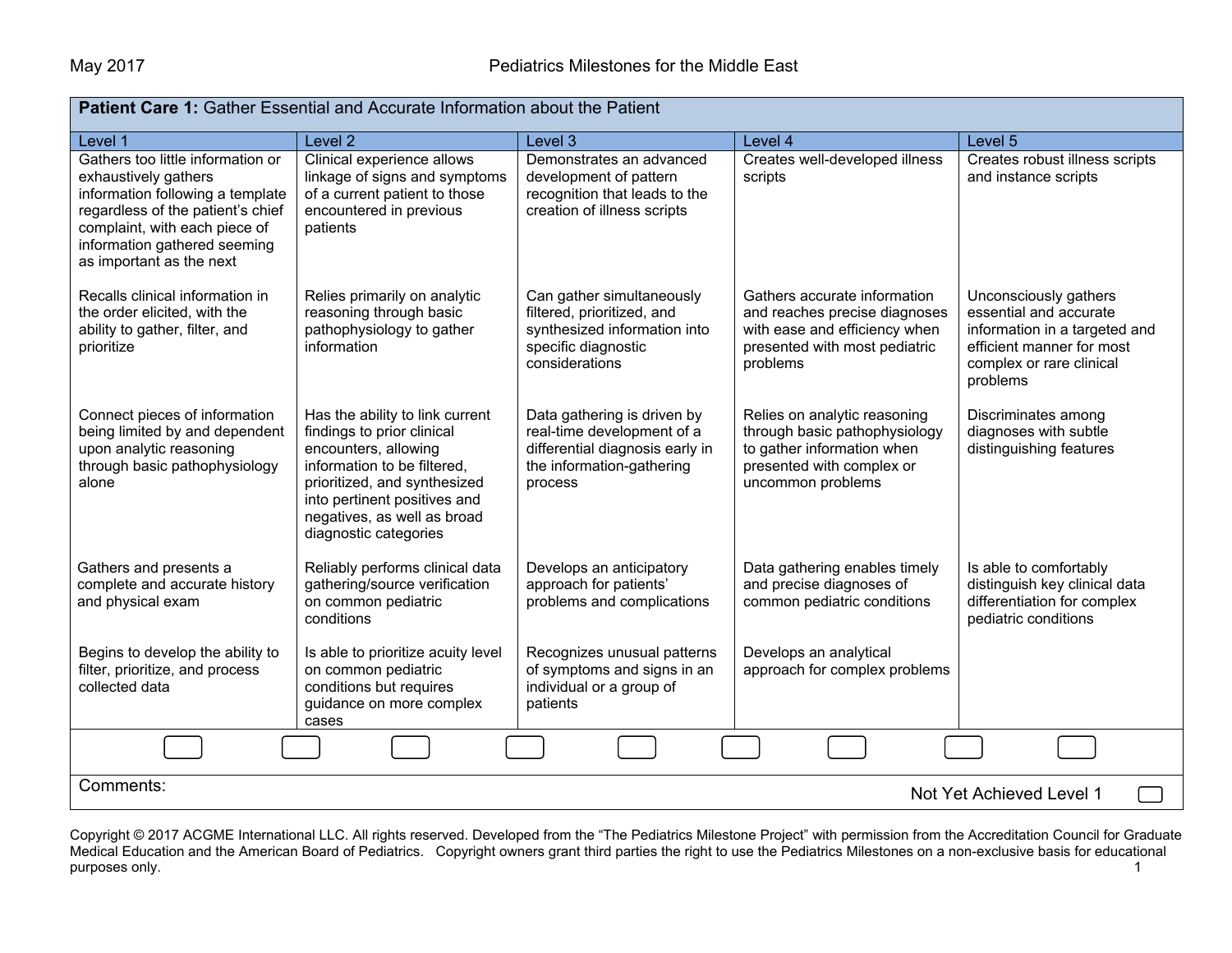| Patient Care 2: Organize and Prioritize Responsibilities to Provide Patient Care that is Safe, Effective, and Efficient                                                                                   |                                                                                                                                                 |                                                                                                                                                                                                                      |                                                                                                                                                           |                                                                                                                                                       |  |
|-----------------------------------------------------------------------------------------------------------------------------------------------------------------------------------------------------------|-------------------------------------------------------------------------------------------------------------------------------------------------|----------------------------------------------------------------------------------------------------------------------------------------------------------------------------------------------------------------------|-----------------------------------------------------------------------------------------------------------------------------------------------------------|-------------------------------------------------------------------------------------------------------------------------------------------------------|--|
| Level 1                                                                                                                                                                                                   | Level <sub>2</sub>                                                                                                                              | Level 3                                                                                                                                                                                                              | Level 4                                                                                                                                                   | Level 5                                                                                                                                               |  |
| Struggles to organize patient<br>care responsibilities, leading<br>to focusing care on individual<br>patients rather than multiple<br>patients                                                            | Organizes the simultaneous<br>care of a few patients with<br>efficiency                                                                         | Organizes simultaneous<br>care of many patients with<br>efficiency                                                                                                                                                   | Organizes patient care<br>responsibilities to optimize<br>efficiency                                                                                      | Serves as a role model of<br>efficiency                                                                                                               |  |
| Prioritizes responsibilities as<br>a reaction to unanticipated<br>needs that arise (those<br>responsibilities presenting the<br>most significant crisis at the<br>time are given the highest<br>priority) | Occasionally prioritizes<br>patient care responsibilities to<br>anticipate future needs                                                         | Routinely prioritizes patient<br>care responsibilities to<br>proactively anticipate future<br>needs                                                                                                                  | Provides care to a large<br>volume of patients with<br>marked efficiency                                                                                  | Prioritizes patient care<br>responsibilities to proactively<br>prevent interruptions by<br>routine aspects of patient<br>care that can be anticipated |  |
| Small interruptions in task<br>often lead to a prolonged or<br>permanent break in that task<br>to attend to the interruption,<br>making return to initial task<br>difficult or unlikely                   | Each additional patient or<br>interruption in work leads to<br>notable decreases in both<br>efficiency and ability to<br>effectively prioritize | Additional care<br>responsibilities lead to<br>decreases in efficiency and<br>ability to effectively prioritize<br>only when patient volume is<br>quite large or there is a<br>perception of competing<br>priorities | Patient care responsibilities<br>are prioritized to proactively<br>prevent those urgent and<br>emergent issues in patient<br>care that can be anticipated | Unavoidable interruptions are<br>prioritized to maximize safe<br>and effective multitasking of<br>responsibilities in essentially<br>all situations   |  |
|                                                                                                                                                                                                           | Permanent breaks in task<br>with interruptions are less<br>common, but prolonged<br>breaks in task still occur                                  | Interruptions in tasks are<br>prioritized and only lead to<br>prolonged breaks in tasks<br>when workload or cognitive<br>load is high                                                                                | Interruptions in tasks lead to<br>only brief breaks in tasks in<br>most situations                                                                        |                                                                                                                                                       |  |
|                                                                                                                                                                                                           |                                                                                                                                                 |                                                                                                                                                                                                                      |                                                                                                                                                           |                                                                                                                                                       |  |
| Comments:                                                                                                                                                                                                 |                                                                                                                                                 |                                                                                                                                                                                                                      |                                                                                                                                                           | Not Yet Achieved Level 1                                                                                                                              |  |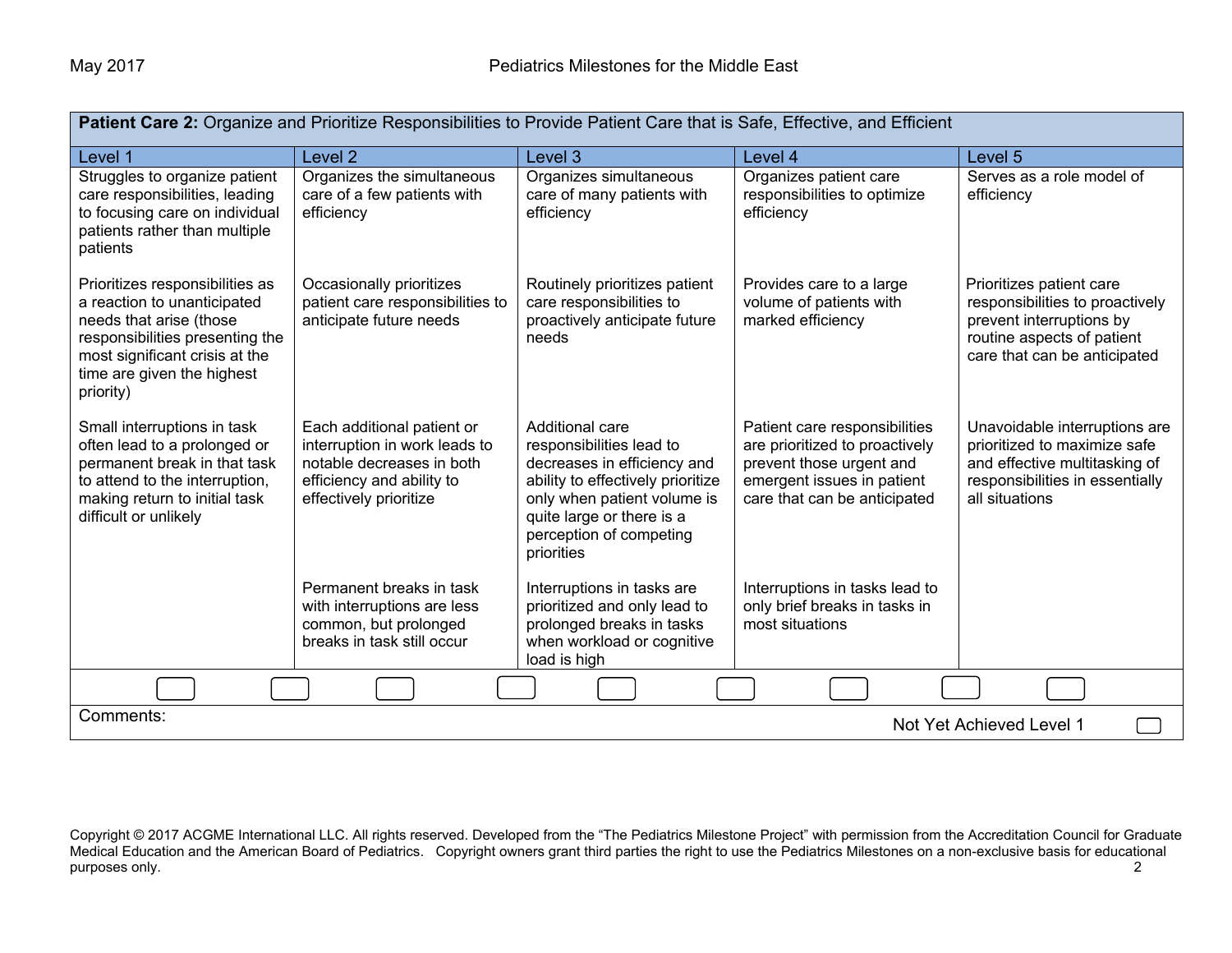| <b>Patient Care 3: Provide Transfer of Care that Ensures Seamless Transitions</b>                                                           |                                                                                                                                                                         |                                                                                                                                                                         |                                                                                                                                                                                                                                   |                                                                                                                                                                                                                                                                                                                     |
|---------------------------------------------------------------------------------------------------------------------------------------------|-------------------------------------------------------------------------------------------------------------------------------------------------------------------------|-------------------------------------------------------------------------------------------------------------------------------------------------------------------------|-----------------------------------------------------------------------------------------------------------------------------------------------------------------------------------------------------------------------------------|---------------------------------------------------------------------------------------------------------------------------------------------------------------------------------------------------------------------------------------------------------------------------------------------------------------------|
| Level 1                                                                                                                                     | Level <sub>2</sub>                                                                                                                                                      | Level 3                                                                                                                                                                 | Level 4                                                                                                                                                                                                                           | Level 5                                                                                                                                                                                                                                                                                                             |
| Demonstrates variability in<br>transfer of information<br>(content, accuracy, efficiency,<br>and synthesis) from one<br>patient to the next | Uses a standard template for<br>the information provided<br>during the handoff                                                                                          | Adapts and applies a<br>standardized template,<br>relevant to individual<br>contexts, reliably and<br>reproducibly, with minimal<br>errors of omission or<br>commission | Adapts and applies a<br>standard template without<br>error to increasingly complex<br>situations in a broad variety<br>of settings and disciplines                                                                                | Adapts and applies the<br>template without error and<br>regardless of setting or<br>complexity                                                                                                                                                                                                                      |
| Makes frequent errors of both<br>omission and commission in<br>the handoff                                                                  | Is unable to deviate from<br>template to adapt to more<br>complex situations                                                                                            | Allows ample opportunity for<br>clarification and questions                                                                                                             | Ensures open<br>communication, whether in<br>the receiver- or the provider-<br>of-information role, through<br>deliberative inquiry, including<br>read-backs, repeat-backs<br>(provider), and clarifying<br>questions (receivers) | Internalizes the professional<br>responsibility aspect of<br>handoff communication, as<br>evidenced by formal and<br>explicit sharing of the<br>conditions of transfer (e.g.,<br>time and place) and<br>communication of those<br>conditions to patients,<br>families, and other members<br>of the health care team |
| Transfers information rigidly<br>without emphasis on<br>important issues<br>Occasionally misses non-<br>critical issues in transfer of      | May have errors of omission<br>or commission, particularly<br>when clinical information is<br>not synthesized<br>Neither anticipates nor<br>attends to the needs of the | Is beginning to anticipate<br>potential issues for the<br>transferee                                                                                                    |                                                                                                                                                                                                                                   |                                                                                                                                                                                                                                                                                                                     |
| care                                                                                                                                        | receiver of information                                                                                                                                                 |                                                                                                                                                                         |                                                                                                                                                                                                                                   |                                                                                                                                                                                                                                                                                                                     |
|                                                                                                                                             |                                                                                                                                                                         |                                                                                                                                                                         |                                                                                                                                                                                                                                   |                                                                                                                                                                                                                                                                                                                     |
| Comments:                                                                                                                                   |                                                                                                                                                                         |                                                                                                                                                                         |                                                                                                                                                                                                                                   | Not Yet Achieved Level 1                                                                                                                                                                                                                                                                                            |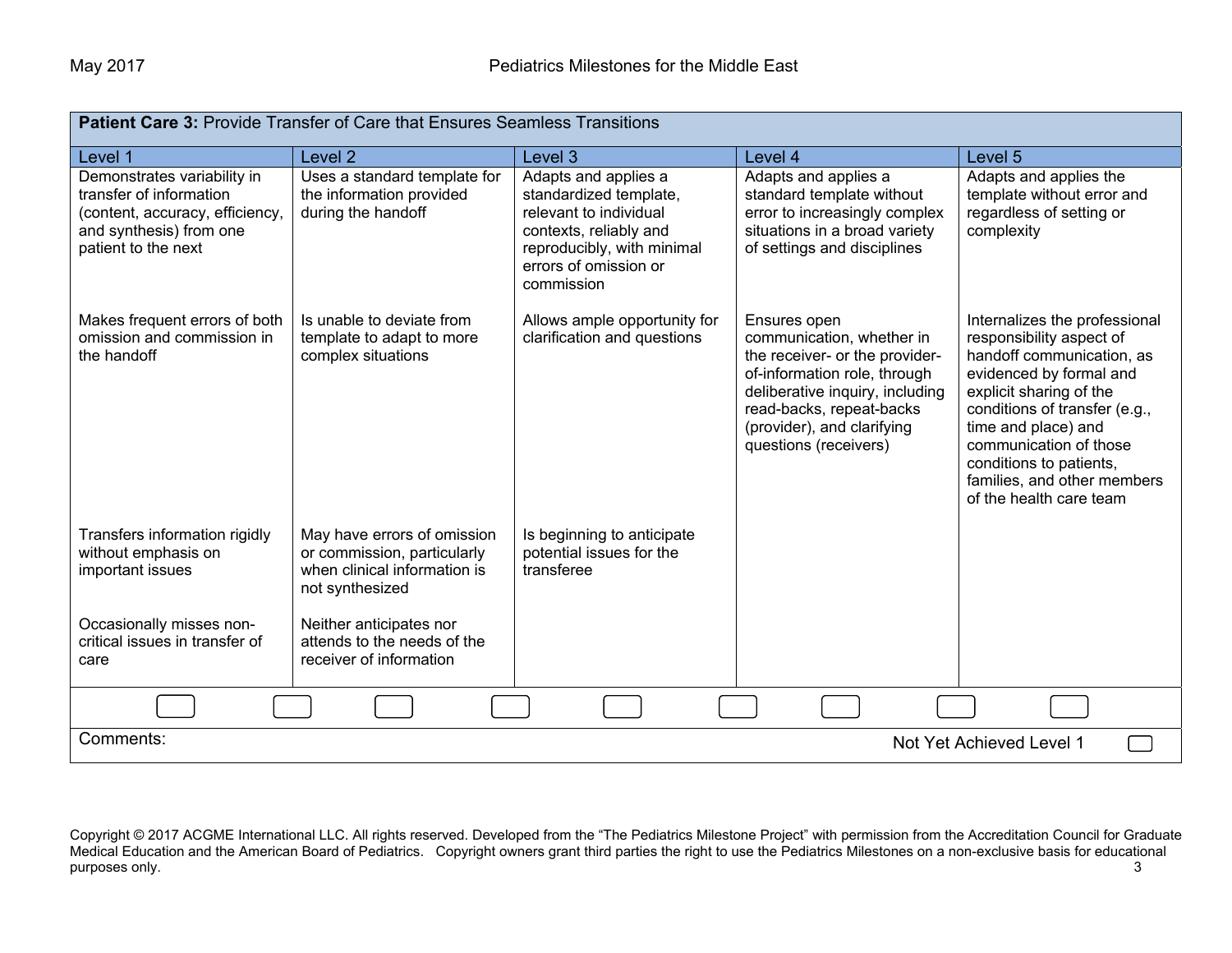| <b>Patient Care 4:</b> Make Informed Diagnostic and Therapeutic Decisions that Result in Optimal Clinical Judgment                                                                                         |                                                                                                                                                                   |                                                                                                                                                                               |                                                                                                                                                                                                                     |                                                                                                           |
|------------------------------------------------------------------------------------------------------------------------------------------------------------------------------------------------------------|-------------------------------------------------------------------------------------------------------------------------------------------------------------------|-------------------------------------------------------------------------------------------------------------------------------------------------------------------------------|---------------------------------------------------------------------------------------------------------------------------------------------------------------------------------------------------------------------|-----------------------------------------------------------------------------------------------------------|
| Level 1                                                                                                                                                                                                    | Level 2                                                                                                                                                           | Level 3                                                                                                                                                                       | Level 4                                                                                                                                                                                                             | Level 5                                                                                                   |
| Presents clinical facts in<br>the history and physical<br>examination in the order<br>they were elicited without<br>filtering                                                                              | Reorganizes clinical facts<br>in the history and physical<br>examination and uses<br>analytic reasoning to<br>formulate a deprioritized<br>differential diagnosis | Abstracts and reorganizes<br>elicited clinical findings<br>using pattern recognition to<br>develop a well-synthesized<br>and organized assessment                             | Reorganizes clinical<br>information through pattern<br>recognition that leading to<br>early directed diagnosis                                                                                                      | Becomes an expert in the<br>field through deliberate<br>practice over time                                |
| Demonstrates analytic<br>reasoning to generate a<br>generic differential<br>diagnosis with limited<br>ability to correlate the<br>differential diagnosis and<br>management plan<br>specifically to patient | Decides on ordering<br>numerous tests and<br>therapies based on an<br>unclear management plan,<br>since there is no unifying<br>diagnosis                         | Formulates a prioritized<br>differential diagnosis<br>and focused<br>management plan for<br>common pediatric<br>conditions, but requires<br>support for more<br>complex cases | Selects therapies that are<br>focused based on a unifying<br>diagnosis, resulting in<br>efficient and specific<br>diagnostic work-up and<br>management for common<br>pediatric conditions and<br>more complex cases | Is able to diagnose and<br>manage rare and complex<br>conditions with ease<br>through a holistic approach |
|                                                                                                                                                                                                            |                                                                                                                                                                   |                                                                                                                                                                               |                                                                                                                                                                                                                     |                                                                                                           |
| Not Yet Achieved Level 1<br>Comments:                                                                                                                                                                      |                                                                                                                                                                   |                                                                                                                                                                               |                                                                                                                                                                                                                     |                                                                                                           |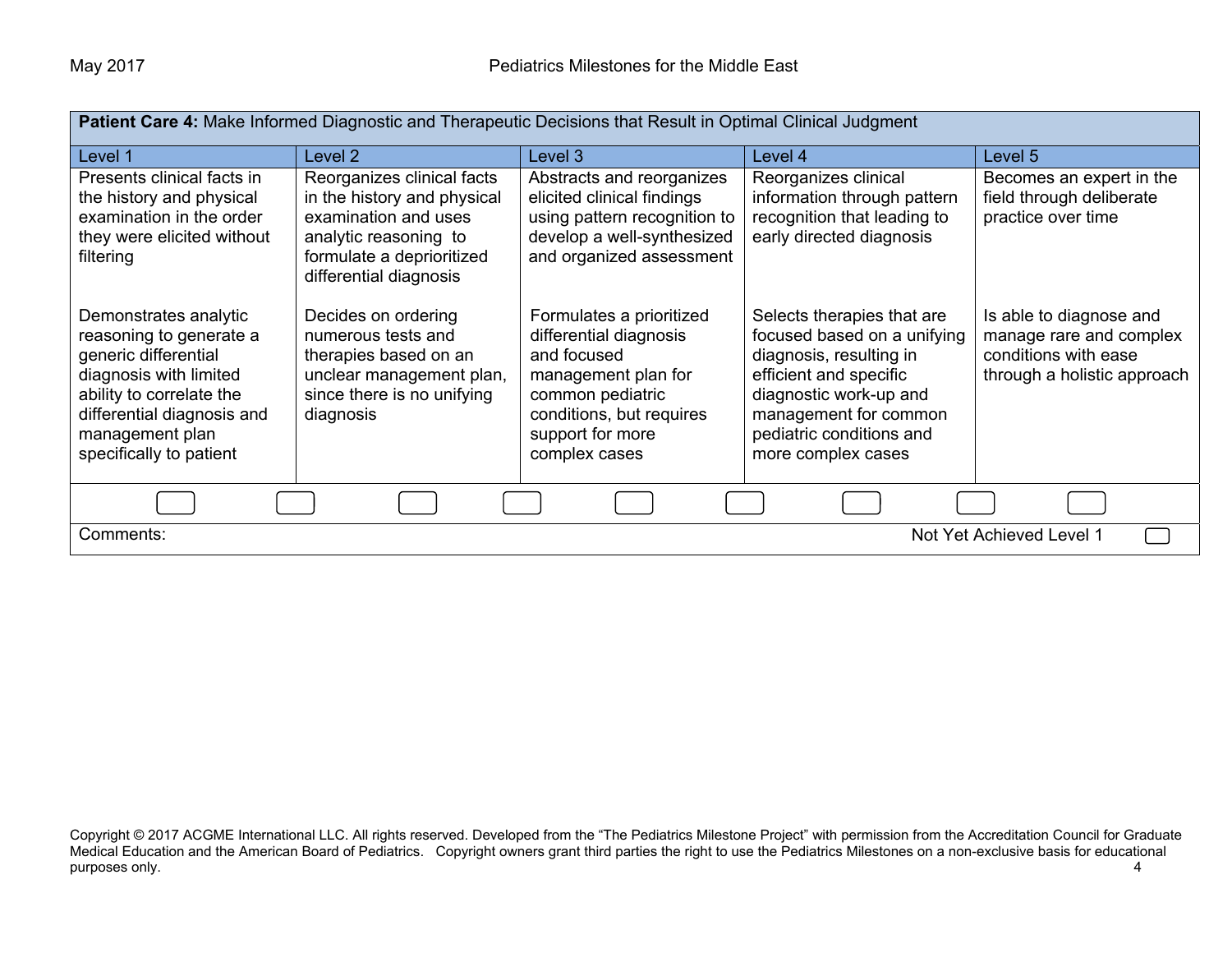| Patient Care 5: Develop and Carry Out Management Plans                                                                                                                                             |                                                                                                                                                            |                                                                                                                                                             |                                                                                                                                                |                                                                                                                                                                                                               |  |
|----------------------------------------------------------------------------------------------------------------------------------------------------------------------------------------------------|------------------------------------------------------------------------------------------------------------------------------------------------------------|-------------------------------------------------------------------------------------------------------------------------------------------------------------|------------------------------------------------------------------------------------------------------------------------------------------------|---------------------------------------------------------------------------------------------------------------------------------------------------------------------------------------------------------------|--|
| Level 1                                                                                                                                                                                            | Level <sub>2</sub>                                                                                                                                         | Level 3                                                                                                                                                     | Level 4                                                                                                                                        | Level 5                                                                                                                                                                                                       |  |
| Develops and carries out<br>management plans based<br>on directives from others,<br>either from the health care<br>organization or the<br>supervising physician                                    | Develops and carries out<br>management plans based<br>on one's theoretical<br>knowledge and/or<br>directives from others                                   | Develops and carries out<br>management plans based<br>on both theoretical<br>knowledge and some<br>experience, especially in<br>managing common<br>problems | Develops and carries out<br>management plans based<br>most often on experience                                                                 | Develops and carries out<br>management plans, even<br>for complicated or rare<br>situations, based primarily<br>on experience that puts<br>theoretical knowledge into<br>context                              |  |
| Is unable to adjust plans<br>based on individual patient<br>differences or preferences;<br>communication about the<br>plan is unidirectional from<br>the practitioner to the<br>patient and family | Can adapt plans to the<br>individual patient, but only<br>within the framework of<br>one's own theoretical<br>knowledge                                    | Follows health care<br>institution directives as a<br>matter of habit and good<br>practice rather than as an<br>externally imposed<br>sanction              | Effectively and efficiently<br>focuses on key information<br>to arrive at a plan                                                               | Rapidly focuses on key<br>information to arrive at a<br>plan, and augments that<br>with available information<br>or seeks new information<br>as needed                                                        |  |
| Is capable of implementing<br>instructed management<br>plan                                                                                                                                        | Is unable to focus on key<br>information, so conclusions<br>are often from arbitrary,<br>poorly prioritized, and time-<br>limited information<br>gathering | Effectively and efficiently<br>focuses on key<br>information, but still may<br>be limited by time and<br>convenience                                        | Incorporates patients'<br>assumptions and values<br>through bidirectional<br>communication with little<br>interference from personal<br>biases | Has insight into one's own<br>assumptions and values<br>that allow one to filter them<br>out and focus on the<br>patient's/family's values in<br>a bidirectional<br>conversation about the<br>management plan |  |
| Recognizes and reports<br>deviations and unexpected<br>outcomes                                                                                                                                    | Develops management<br>plans based on the<br>framework of one's own<br>assumptions and values                                                              | Begins to incorporate<br>patients' assumptions and<br>values into plans through<br>more bidirectional<br>communication                                      | Is experienced in holistic<br>management of patients<br>Is able to work across<br>disciplines to deliver<br>patient-centered care              | Is skilled in recognizing<br>and managing complex<br>cases with full insight on<br>comprehensive patient<br>needs and current best<br>practices                                                               |  |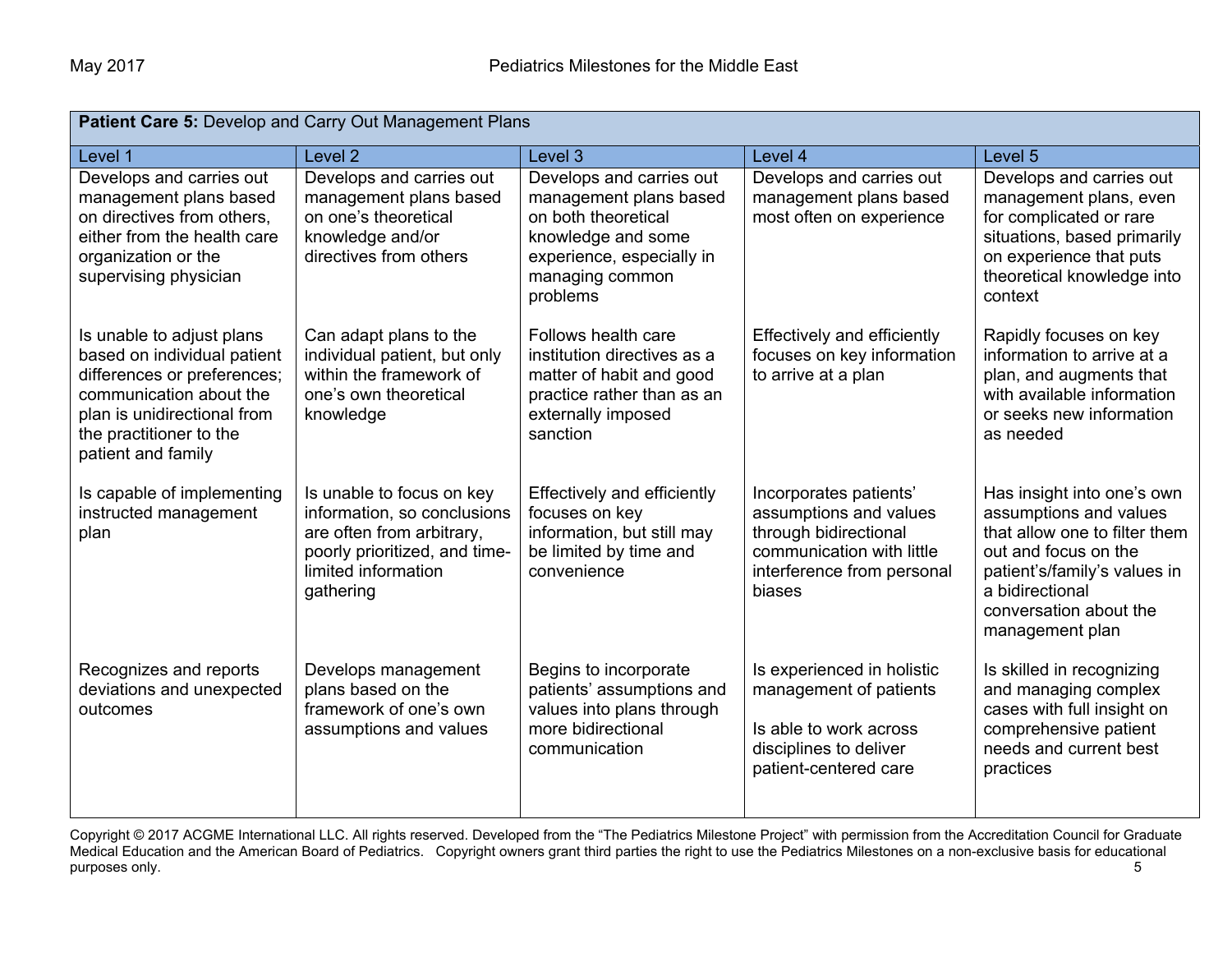| May 2017  | <b>Pediatrics Milestones for the Middle East</b>                                                             |                                                                                                                       |  |                          |  |  |
|-----------|--------------------------------------------------------------------------------------------------------------|-----------------------------------------------------------------------------------------------------------------------|--|--------------------------|--|--|
|           | Management plans are<br>informed by self-<br>knowledge with frequent<br>need for feedback on<br>deficiencies | Is capable of implementing<br>and following a<br>comprehensive<br>management plan for<br>common pediatric<br>problems |  |                          |  |  |
|           | Demonstrates a limited<br>focus on complexities of<br>management course                                      | Needs support in<br>developing and following<br>management of more<br>complex conditions                              |  |                          |  |  |
|           |                                                                                                              |                                                                                                                       |  |                          |  |  |
| Comments: |                                                                                                              |                                                                                                                       |  | Not Yet Achieved Level 1 |  |  |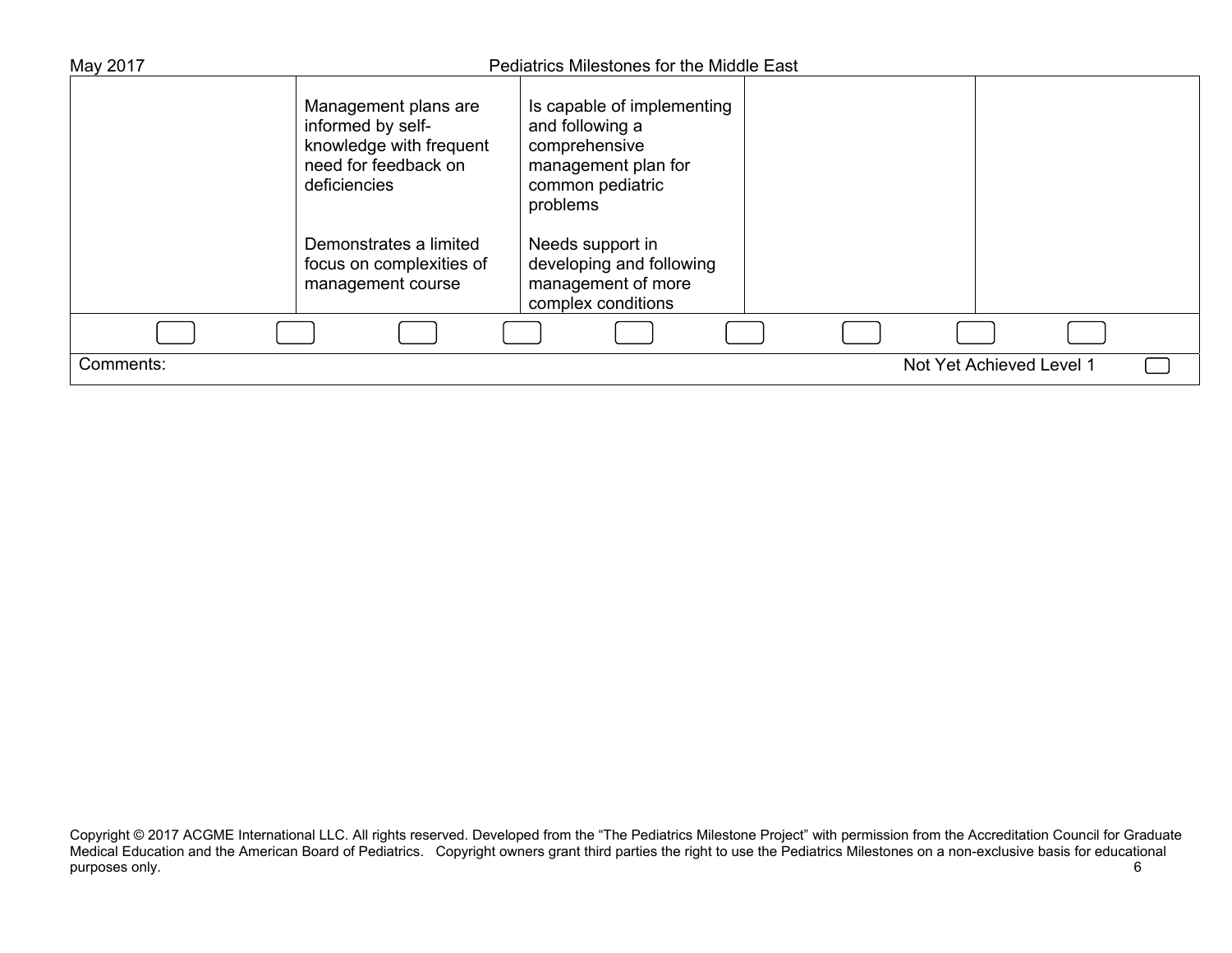| <b>Medical Knowledge 1:</b> Critically Evaluate and Apply Current Medical Information and Scientific Evidence for Patient Care |                                                                                                                                                                 |                                                                                                                                                                |                                                                                                                                                                                                            |                                                                                                                     |  |
|--------------------------------------------------------------------------------------------------------------------------------|-----------------------------------------------------------------------------------------------------------------------------------------------------------------|----------------------------------------------------------------------------------------------------------------------------------------------------------------|------------------------------------------------------------------------------------------------------------------------------------------------------------------------------------------------------------|---------------------------------------------------------------------------------------------------------------------|--|
| Level 1                                                                                                                        | Level 2                                                                                                                                                         | Level 3                                                                                                                                                        | Level 4                                                                                                                                                                                                    | Level 5                                                                                                             |  |
| Explains basic principles of<br>evidence-based medicine<br>(EBM), but relevance is<br>limited by lack of clinical<br>exposure  | Recognizes the importance of<br>using current information to<br>care for patients and responds<br>to external prompts to do so                                  | Identifies knowledge gaps as<br>learning opportunities                                                                                                         | Formulates answerable clinical<br>questions regularly                                                                                                                                                      | Teaches critical appraisal of<br>topics to others                                                                   |  |
|                                                                                                                                | Is able to formulate questions<br>with significant effort and time;<br>online search efficiency is<br>minimal (e.g., may require<br>multiple search strategies) | Makes an effort to ask<br>answerable questions on a<br>regular basis and is becoming<br>increasingly able to do so                                             | Incorporates use of clinical<br>evidence in rounds and teaches<br>fellow learners                                                                                                                          | Strives for change at the<br>organizational level as dictated<br>by best current information                        |  |
|                                                                                                                                | Knows how to read and<br>interpret the literature, but<br>requires guidance for<br>application                                                                  | Understands varying levels of<br>evidence and can utilize<br>advanced search methods                                                                           | Is quite capable with advanced<br>searching                                                                                                                                                                | Is able to easily formulate<br>answerable clinical questions<br>and does so with majority of<br>patients as a habit |  |
|                                                                                                                                | Knows and applies clinical<br>practice guidelines                                                                                                               | Is able to critically appraise a<br>topic by analyzing the major<br>outcomes, however, may need<br>guidance in understanding the<br>subtleties of the evidence | Is able to critically appraise<br>topics and does so regularly                                                                                                                                             | Is able to effectively and<br>efficiently search and access the<br>literature                                       |  |
|                                                                                                                                |                                                                                                                                                                 | Begins to seek and apply<br>evidence when needed, not<br>just when assigned to do so                                                                           | Shares findings with others to<br>try to improve their abilities;<br>practices EBM because of the<br>benefit to the patient and the<br>desire to learn more rather than<br>in response to external prompts | Is seen by others as a role<br>model for practicing EBM                                                             |  |
|                                                                                                                                |                                                                                                                                                                 | Conducts literature reviews and<br>incorporates current literature<br>into patient care                                                                        |                                                                                                                                                                                                            |                                                                                                                     |  |
|                                                                                                                                |                                                                                                                                                                 |                                                                                                                                                                |                                                                                                                                                                                                            |                                                                                                                     |  |
| Comments:<br>Not Yet Achieved Level 1                                                                                          |                                                                                                                                                                 |                                                                                                                                                                |                                                                                                                                                                                                            |                                                                                                                     |  |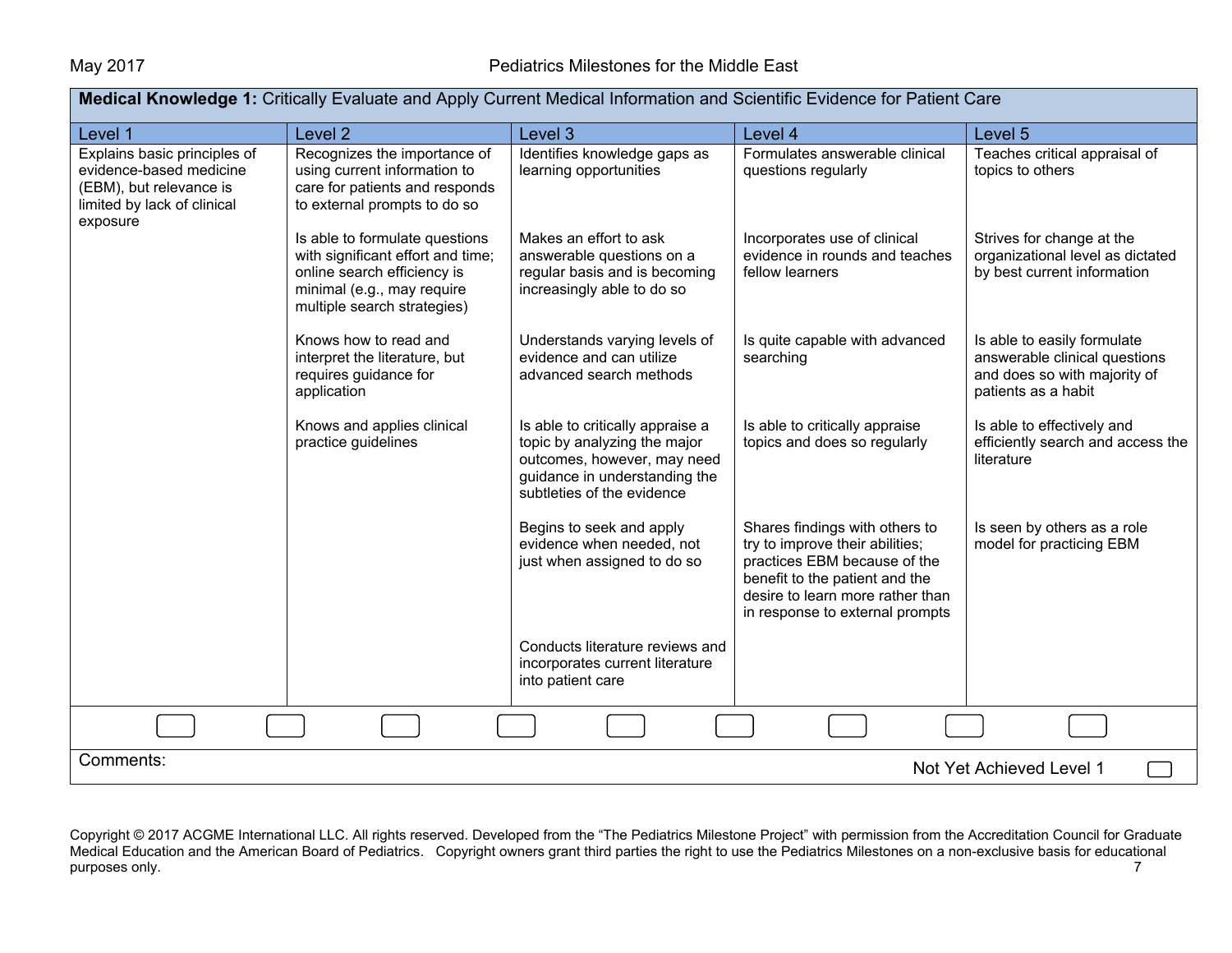| <b>Systems-Based Practice 1: Patient Safety and Quality Improvement</b>                |                                                                                                                                   |                                                                                                             |                                                                                                                         |                                                                                                                       |  |
|----------------------------------------------------------------------------------------|-----------------------------------------------------------------------------------------------------------------------------------|-------------------------------------------------------------------------------------------------------------|-------------------------------------------------------------------------------------------------------------------------|-----------------------------------------------------------------------------------------------------------------------|--|
| Level 1                                                                                | Level 2                                                                                                                           | Level 3                                                                                                     | Level 4                                                                                                                 | Level 5                                                                                                               |  |
| Demonstrates knowledge<br>of common patient safety<br>events                           | Identifies system factors<br>that lead to patient safety<br>events                                                                | Participates in analysis of<br>patient safety events<br>(simulated or actual)                               | Conducts analysis of<br>patient safety events and<br>offers error prevention<br>strategies (simulated or<br>actual)     | Actively engages teams<br>and processes to modify<br>systems to prevent patient<br>safety events                      |  |
| Demonstrates knowledge<br>of how to report patient<br>safety events                    | Reports patient safety<br>events through institutional<br>reporting systems (actual<br>or simulated)                              | Participates in disclosure<br>of patient safety events to<br>patients and families<br>(simulated or actual) | Discloses patient safety<br>events to patients and<br>families (simulated or<br>actual)                                 | Role models or mentors<br>others in the disclosure of<br>patient safety events                                        |  |
| Demonstrates knowledge<br>of basic quality<br>improvement<br>methodologies and metrics | Describes local quality<br>improvement initiatives<br>(e.g., community<br>vaccination rate, infection<br>rate, smoking cessation) | Participates in local<br>quality improvement<br>initiatives                                                 | Demonstrates the skills<br>required to identify,<br>develop, implement, and<br>analyze a quality<br>improvement project | Creates, implements, and<br>assesses quality<br>improvement initiatives at<br>the institutional or<br>community level |  |
|                                                                                        |                                                                                                                                   |                                                                                                             |                                                                                                                         |                                                                                                                       |  |
| Comments:<br>Not Yet Achieved Level 1                                                  |                                                                                                                                   |                                                                                                             |                                                                                                                         |                                                                                                                       |  |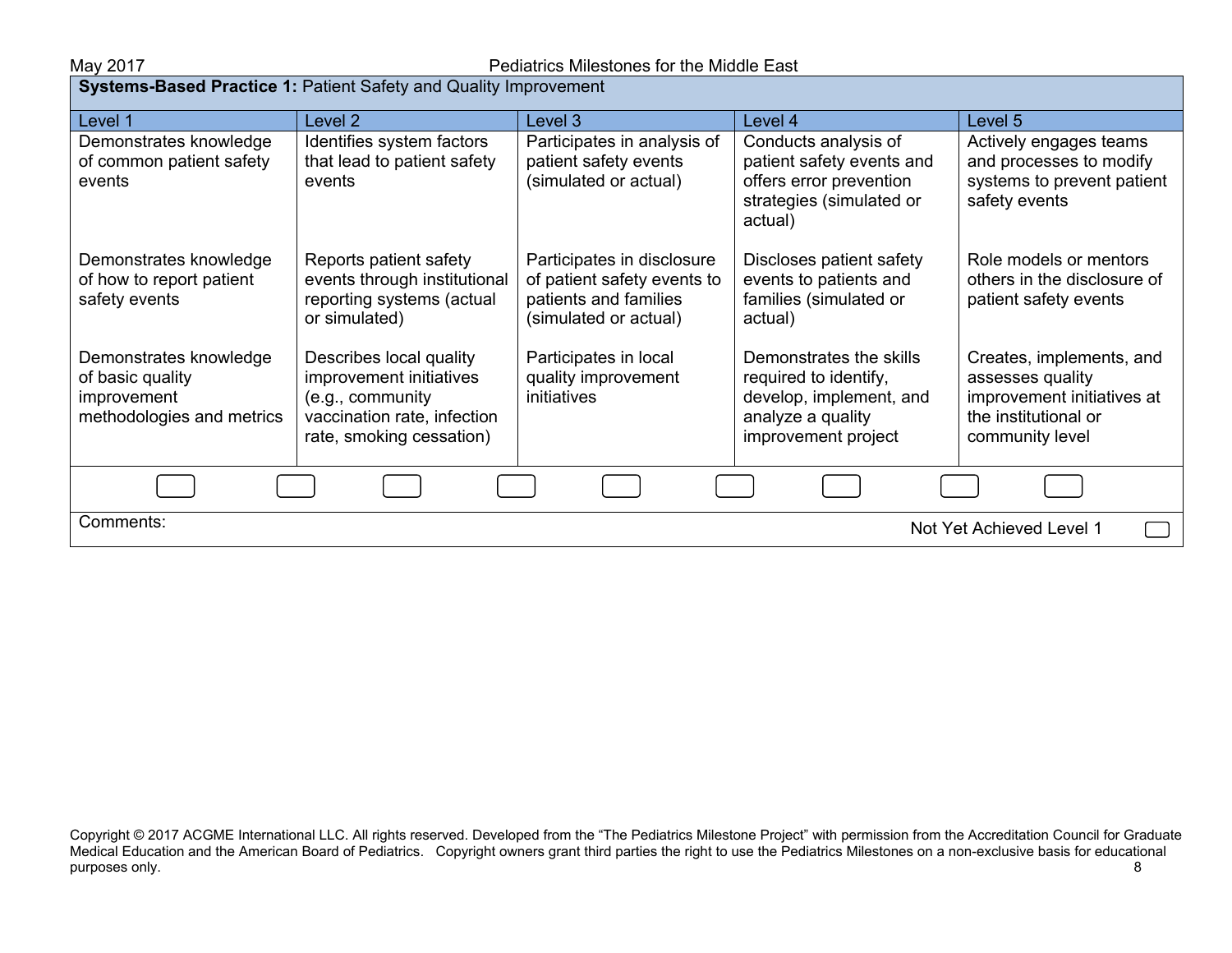## May 2017 Pediatrics Milestones for the Middle East

| Systems-Based Practice 2: System Navigation for Patient-Centered Care                    |                                                                                                                                        |                                                                                                                                             |                                                                                                                                                                               |                                                                                                                                 |
|------------------------------------------------------------------------------------------|----------------------------------------------------------------------------------------------------------------------------------------|---------------------------------------------------------------------------------------------------------------------------------------------|-------------------------------------------------------------------------------------------------------------------------------------------------------------------------------|---------------------------------------------------------------------------------------------------------------------------------|
| Level 1                                                                                  | Level 2                                                                                                                                | Level 3                                                                                                                                     | Level 4                                                                                                                                                                       | Level 5                                                                                                                         |
| Demonstrates knowledge<br>of care coordination                                           | Coordinates care of<br>patients in routine clinical<br>situations effectively<br>utilizing the roles of the<br>interprofessional teams | Coordinates care of<br>patients in complex<br>clinical situations<br>effectively utilizing the<br>roles of their<br>interprofessional teams | Role models effective<br>coordination of patient-<br>centered care among<br>different disciplines and<br>specialties                                                          | Analyzes the process of<br>care coordination and<br>leads in the design and<br>implementation of<br>improvements                |
| Identifies key elements for<br>safe and effective<br>transitions of care and<br>handoffs | Performs safe and<br>effective transitions of<br>care/handoffs in routine<br>clinical situations                                       | Performs safe and<br>effective transitions of<br>care/handoffs in complex<br>clinical situations                                            | Role models and<br>advocates for safe and<br>effective transitions of<br>care/handoffs within and<br>across health care delivery<br>systems, including<br>outpatient settings | Improves quality of<br>transitions of care within<br>and across health care<br>delivery systems to<br>optimize patient outcomes |
| Demonstrates knowledge<br>of population and<br>community health needs<br>and disparities | Identifies specific<br>population and community<br>health needs and<br>inequities for their local<br>population                        | Uses local resources<br>effectively to meet the<br>needs of a patient<br>population and community                                           | Participates in changing<br>and adapting practice to<br>provide for the needs of<br>specific populations                                                                      | Leads innovations and<br>advocates for populations<br>and communities with<br>health care inequities                            |
|                                                                                          |                                                                                                                                        |                                                                                                                                             |                                                                                                                                                                               |                                                                                                                                 |
| Comments:<br>Not Yet Achieved Level 1                                                    |                                                                                                                                        |                                                                                                                                             |                                                                                                                                                                               |                                                                                                                                 |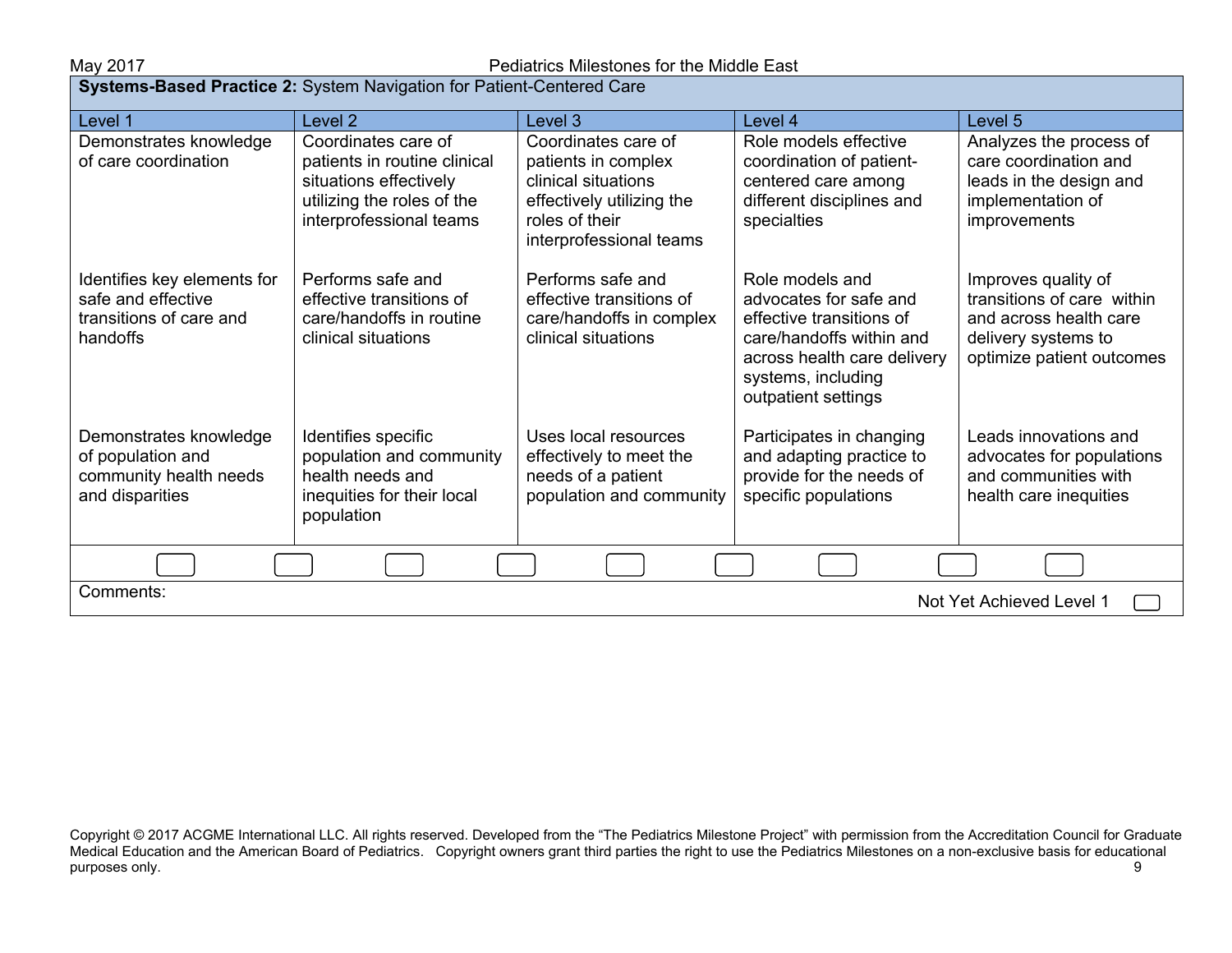| <b>Systems-Based Practice 3: Physician Role in Health Care Systems</b>                                                                         |                                                                                                                                  |                                                                                                                                                                      |                                                                                                                                                                      |                                                                                                                        |  |
|------------------------------------------------------------------------------------------------------------------------------------------------|----------------------------------------------------------------------------------------------------------------------------------|----------------------------------------------------------------------------------------------------------------------------------------------------------------------|----------------------------------------------------------------------------------------------------------------------------------------------------------------------|------------------------------------------------------------------------------------------------------------------------|--|
| Level 1                                                                                                                                        | Level <sub>2</sub>                                                                                                               | Level 3                                                                                                                                                              | Level 4                                                                                                                                                              | Level 5                                                                                                                |  |
| Identifies components of<br>the complex health care<br>system                                                                                  | Describes the physician's<br>role and how the<br>interrelated components of<br>complex health care<br>system impact patient care | Analyzes how personal<br>practice affects the system<br>(e.g., length of stay,<br>readmission rates, clinical<br>efficiency)                                         | Manages the interrelated<br>components of the<br>complex health care<br>systems for efficient and<br>effective patient care                                          | Advocates for or leads<br>change to enhance<br>systems for high value,<br>efficient, and effective<br>patient care     |  |
| Describes basic health<br>payment systems,<br>including government,<br>private, public, and<br>uninsured care and<br>different practice models | Delivers care informed by<br>patient specific payment<br>model                                                                   | Utilizes shared decision<br>making in patient care,<br>taking into consideration<br>payment models                                                                   | Advocates for patient care<br>understanding the<br>limitations of each<br>patient's payment model<br>(e.g., community<br>resources, patient<br>assistance resources) | Participates in advocacy<br>activities for health policy<br>to better align payment<br>systems with high value<br>care |  |
|                                                                                                                                                |                                                                                                                                  | Identifies resources and<br>effectively plans for<br>transition to practice (e.g.,<br>information technology,<br>legal, billing and coding,<br>financial, personnel) | Describes basic elements<br>needed to transition to<br>practice (e.g., contract<br>negotiations, malpractice<br>insurance, government<br>regulation, compliance)     |                                                                                                                        |  |
|                                                                                                                                                |                                                                                                                                  |                                                                                                                                                                      |                                                                                                                                                                      |                                                                                                                        |  |
| Comments:<br>Not Yet Achieved Level 1                                                                                                          |                                                                                                                                  |                                                                                                                                                                      |                                                                                                                                                                      |                                                                                                                        |  |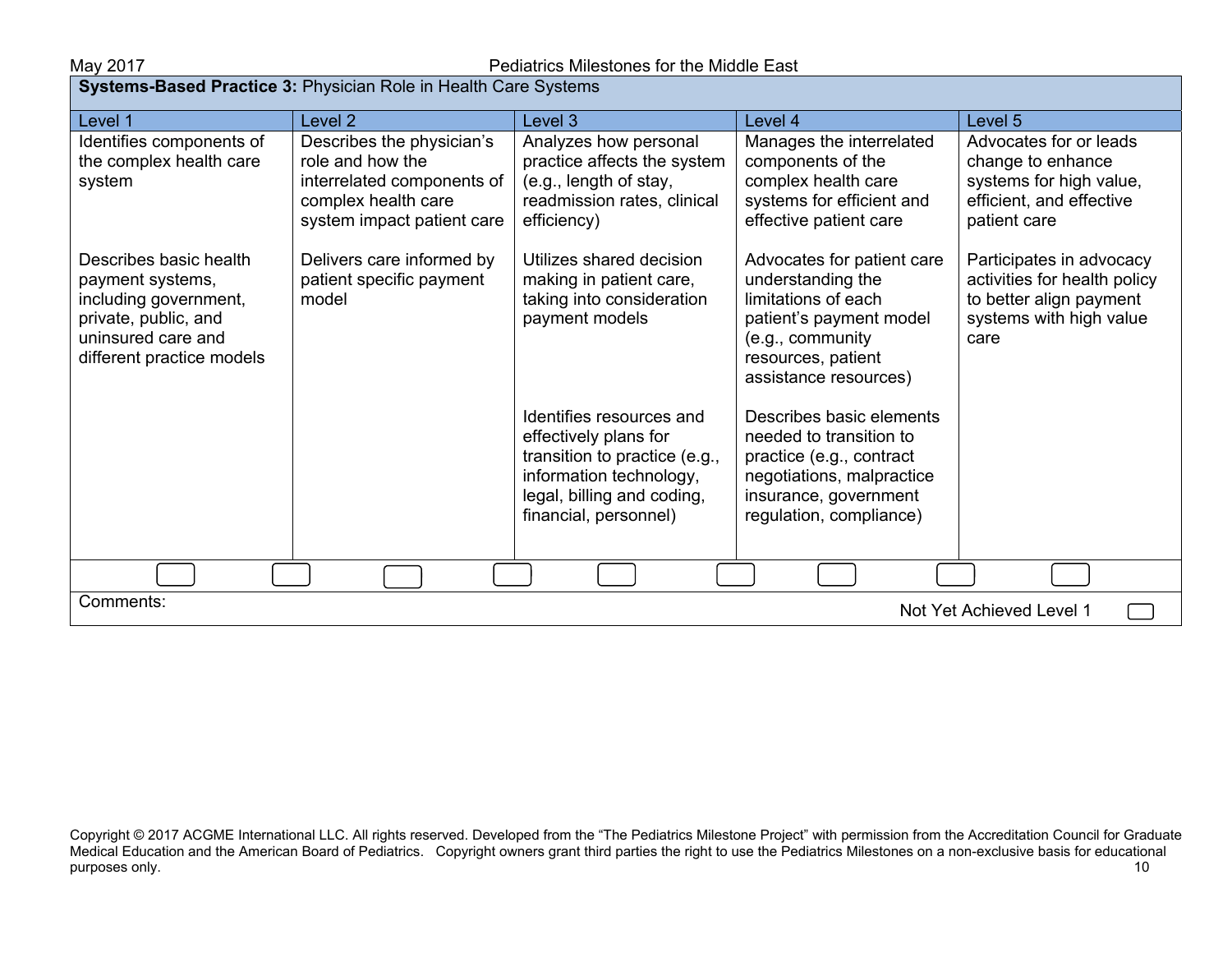| Practice-Based Learning and Improvement 1: Evidence-Based and Informed Practice                                                                             |                                                                                                                             |                                                                                                                                  |                                                                                                                                                                     |                                                                                                                                                    |
|-------------------------------------------------------------------------------------------------------------------------------------------------------------|-----------------------------------------------------------------------------------------------------------------------------|----------------------------------------------------------------------------------------------------------------------------------|---------------------------------------------------------------------------------------------------------------------------------------------------------------------|----------------------------------------------------------------------------------------------------------------------------------------------------|
| Level 1                                                                                                                                                     | Level 2                                                                                                                     | Level 3                                                                                                                          | Level 4                                                                                                                                                             | Level 5                                                                                                                                            |
| Demonstrates how to<br>access and use available<br>evidence, and incorporate<br>patient preferences and<br>values in order to care for a<br>routine patient | Articulates clinical<br>questions and elicits<br>patient preferences and<br>values in order to guide<br>evidence-based care | Locates and applies the<br>best available evidence,<br>integrated with patient<br>preference, to the care<br>of complex patients | Critically appraises and<br>applies evidence even in<br>the face of uncertainty and<br>conflicting evidence to<br>guide care, tailored to the<br>individual patient | Coaches others to critically<br>appraise and apply<br>evidence for complex<br>patients, and/or<br>participates in the<br>development of guidelines |
|                                                                                                                                                             |                                                                                                                             |                                                                                                                                  |                                                                                                                                                                     |                                                                                                                                                    |
| Comments:                                                                                                                                                   |                                                                                                                             |                                                                                                                                  |                                                                                                                                                                     | Not Yet Achieved Level 1                                                                                                                           |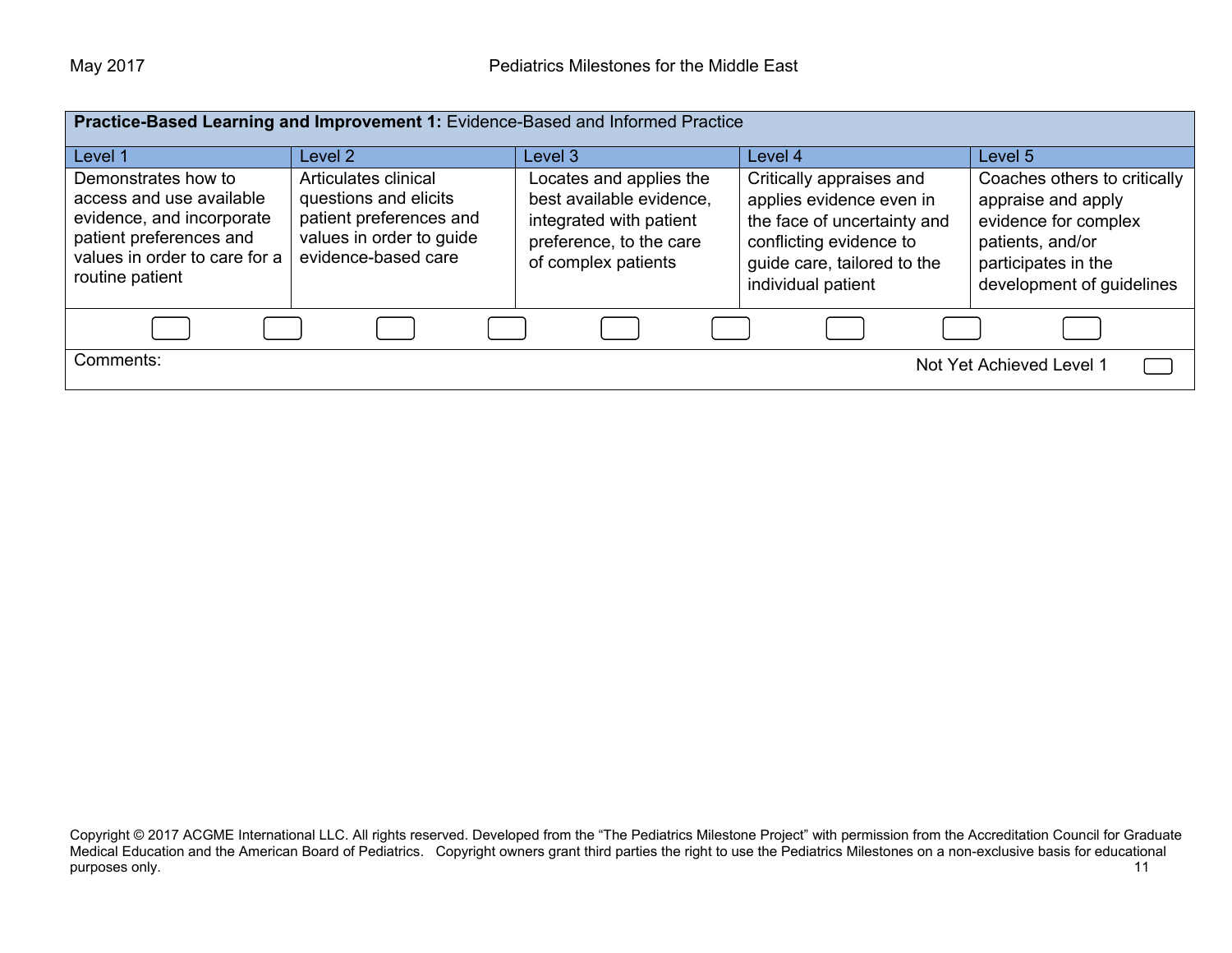| Practice-Based Learning and Improvement 2: Reflective Practice and Commitment to Personal Growth      |                                                                                                                        |                                                                                                                                            |                                                                                                                                      |                                                                                            |
|-------------------------------------------------------------------------------------------------------|------------------------------------------------------------------------------------------------------------------------|--------------------------------------------------------------------------------------------------------------------------------------------|--------------------------------------------------------------------------------------------------------------------------------------|--------------------------------------------------------------------------------------------|
| Level 1                                                                                               | Level 2                                                                                                                | Level 3                                                                                                                                    | Level 4                                                                                                                              | Level 5                                                                                    |
| Accepts responsibility for<br>personal and professional<br>development by<br>establishing goals       | Demonstrates openness to<br>performance data<br>(feedback and other input)<br>in order to inform goals                 | Seeks performance data<br>episodically, with<br>adaptability and humility                                                                  | Intentionally seeks<br>performance data<br>consistently, with<br>adaptability and humility                                           | Role models consistently<br>seeking performance data,<br>with adaptability and<br>humility |
| Identifies the factors that<br>contribute to gap(s)<br>between expectations and<br>actual performance | Analyzes and reflects on<br>the factors that contribute<br>to gap(s) between<br>expectations and actual<br>performance | Analyzes, reflects on, and<br>institutes behavioral<br>change(s) to narrow the<br>gap(s) between<br>expectations and actual<br>performance | Challenges assumptions<br>and considers alternatives<br>in narrowing the gap $(s)$<br>between expectations and<br>actual performance | Coaches others on<br>reflective practice                                                   |
| Actively seeks<br>opportunities to improve                                                            | Designs and implements a<br>learning plan, with<br>prompting                                                           | Independently creates and<br>implements a learning plan                                                                                    | Uses performance data to<br>measure the effectiveness<br>of the learning plan and,<br>when necessary, improves                       | Facilitates the design and<br>implementation of learning<br>plans for others               |
|                                                                                                       |                                                                                                                        |                                                                                                                                            |                                                                                                                                      |                                                                                            |
| Comments:<br>Not Yet Achieved Level 1                                                                 |                                                                                                                        |                                                                                                                                            |                                                                                                                                      |                                                                                            |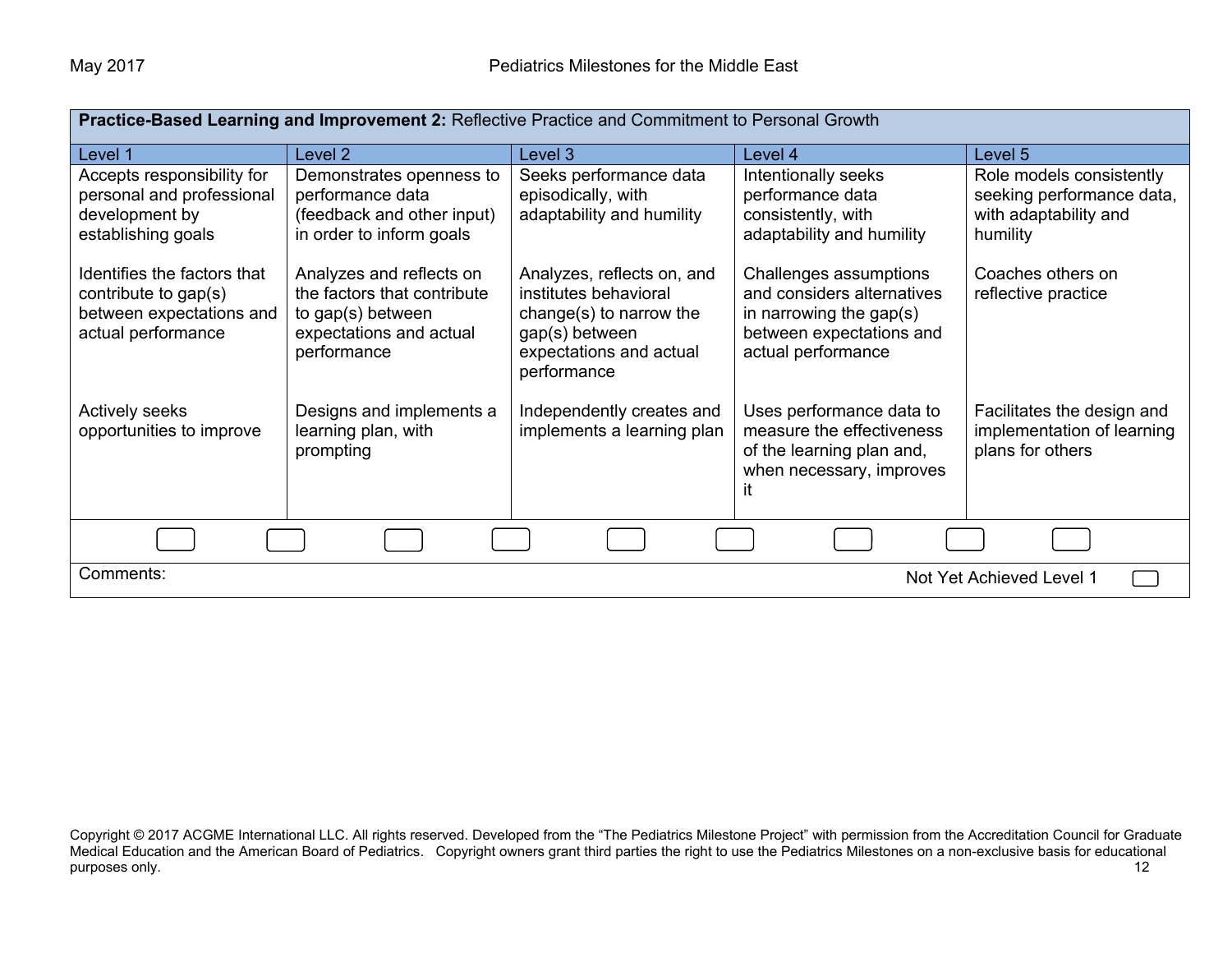| <b>Professionalism 1: Professional Behavior and Ethical Principles</b>                                                                                                                                                                                    |                                                                             |                                                                                            |                                                                                                                                                                                                              |                                                                                                                                           |
|-----------------------------------------------------------------------------------------------------------------------------------------------------------------------------------------------------------------------------------------------------------|-----------------------------------------------------------------------------|--------------------------------------------------------------------------------------------|--------------------------------------------------------------------------------------------------------------------------------------------------------------------------------------------------------------|-------------------------------------------------------------------------------------------------------------------------------------------|
| Level 1                                                                                                                                                                                                                                                   | Level <sub>2</sub>                                                          | Level 3                                                                                    | Level 4                                                                                                                                                                                                      | Level 5                                                                                                                                   |
| Identifies and describes<br>potential triggers for<br>professionalism lapses                                                                                                                                                                              | Demonstrates insight into<br>professional behavior in<br>routine situations | Demonstrates professional<br>behavior in complex or<br>stressful situations                | Recognizes situations that<br>may trigger professionalism<br>lapses and intervenes to<br>prevent lapses in self and<br>others                                                                                | Coaches others when their<br>behavior fails to meet<br>professional expectations                                                          |
| Describes when and<br>how to appropriately<br>report professionalism<br>lapses, including<br>strategies for<br>addressing common<br><b>barriers</b>                                                                                                       | Takes responsibility for<br>own professionalism<br>lapses                   | Analyzes complex<br>situations using ethical<br>principles                                 | Recognizes and utilizes<br>appropriate resources for<br>managing and resolving<br>ethical dilemmas as needed<br>(e.g., ethics consultations,<br>literature review, risk<br>management/legal<br>consultation) | Identifies and seeks to<br>address system-level<br>factors that induce or<br>exacerbate ethical<br>problems or impede their<br>resolution |
| <b>Demonstrates</b><br>knowledge of the ethical<br>principles underlying<br>informed consent.<br>surrogate decision<br>making, advance<br>directives,<br>confidentiality, error<br>disclosure, stewardship<br>of limited resources.<br>and related topics | Analyzes straightforward<br>situations using ethical<br>principles          | Recognizes need to seek<br>help in managing and<br>resolving complex ethical<br>situations |                                                                                                                                                                                                              |                                                                                                                                           |
|                                                                                                                                                                                                                                                           |                                                                             |                                                                                            |                                                                                                                                                                                                              |                                                                                                                                           |
| Comments:<br>Not Yet Achieved Level 1                                                                                                                                                                                                                     |                                                                             |                                                                                            |                                                                                                                                                                                                              |                                                                                                                                           |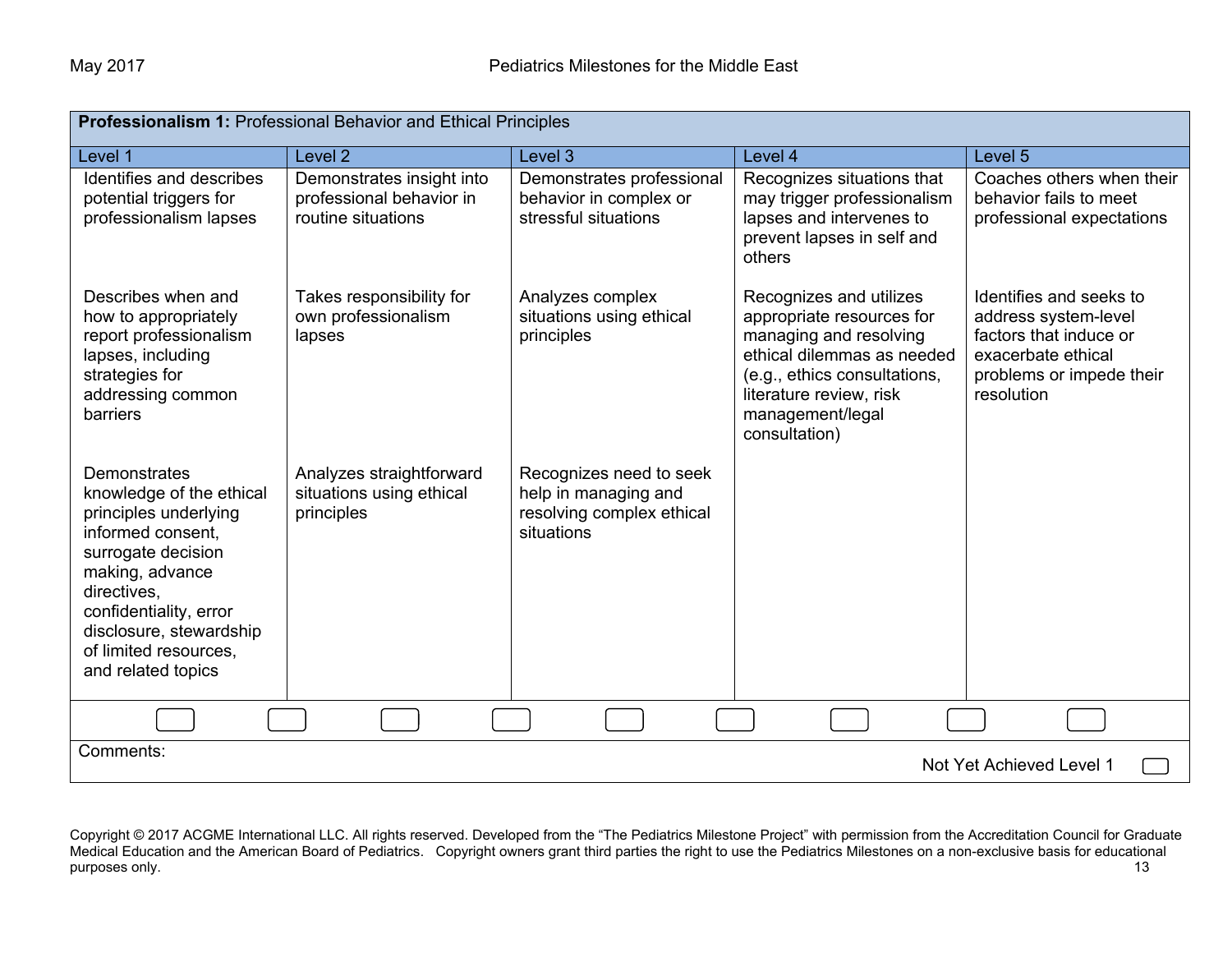| Professionalism 2: Accountability/Conscientiousness                                                                                                                                                                 |                                                                                                                                  |                                                                                                                                               |                                                                                                                             |                                       |
|---------------------------------------------------------------------------------------------------------------------------------------------------------------------------------------------------------------------|----------------------------------------------------------------------------------------------------------------------------------|-----------------------------------------------------------------------------------------------------------------------------------------------|-----------------------------------------------------------------------------------------------------------------------------|---------------------------------------|
| Level 1                                                                                                                                                                                                             | Level 2                                                                                                                          | Level 3                                                                                                                                       | Level 4                                                                                                                     | Level 5                               |
| Takes responsibility for<br>failure to complete tasks<br>and responsibilities,<br>identifies potential<br>contributing factors, and<br>describes strategies for<br>ensuring timely task<br>completion in the future | Performs tasks and<br>responsibilities in a<br>timely manner with<br>appropriate attention to<br>detail in routine<br>situations | Performs tasks and<br>responsibilities in a<br>timely manner with<br>appropriate attention to<br>detail in complex or<br>stressful situations | Recognizes situations<br>that may impact others'<br>ability to complete tasks<br>and responsibilities in a<br>timely manner | Takes ownership of<br>system outcomes |
| Responds promptly to<br>requests or reminders to<br>complete tasks and<br>responsibilities                                                                                                                          | Recognizes situations<br>that may impact own<br>ability to complete tasks<br>and responsibilities in a<br>timely manner          | Proactively implements<br>strategies to ensure that<br>the needs of patients,<br>teams, and systems are<br>met                                |                                                                                                                             |                                       |
|                                                                                                                                                                                                                     |                                                                                                                                  |                                                                                                                                               |                                                                                                                             |                                       |
| Comments:<br>Not Yet Achieved Level 1                                                                                                                                                                               |                                                                                                                                  |                                                                                                                                               |                                                                                                                             |                                       |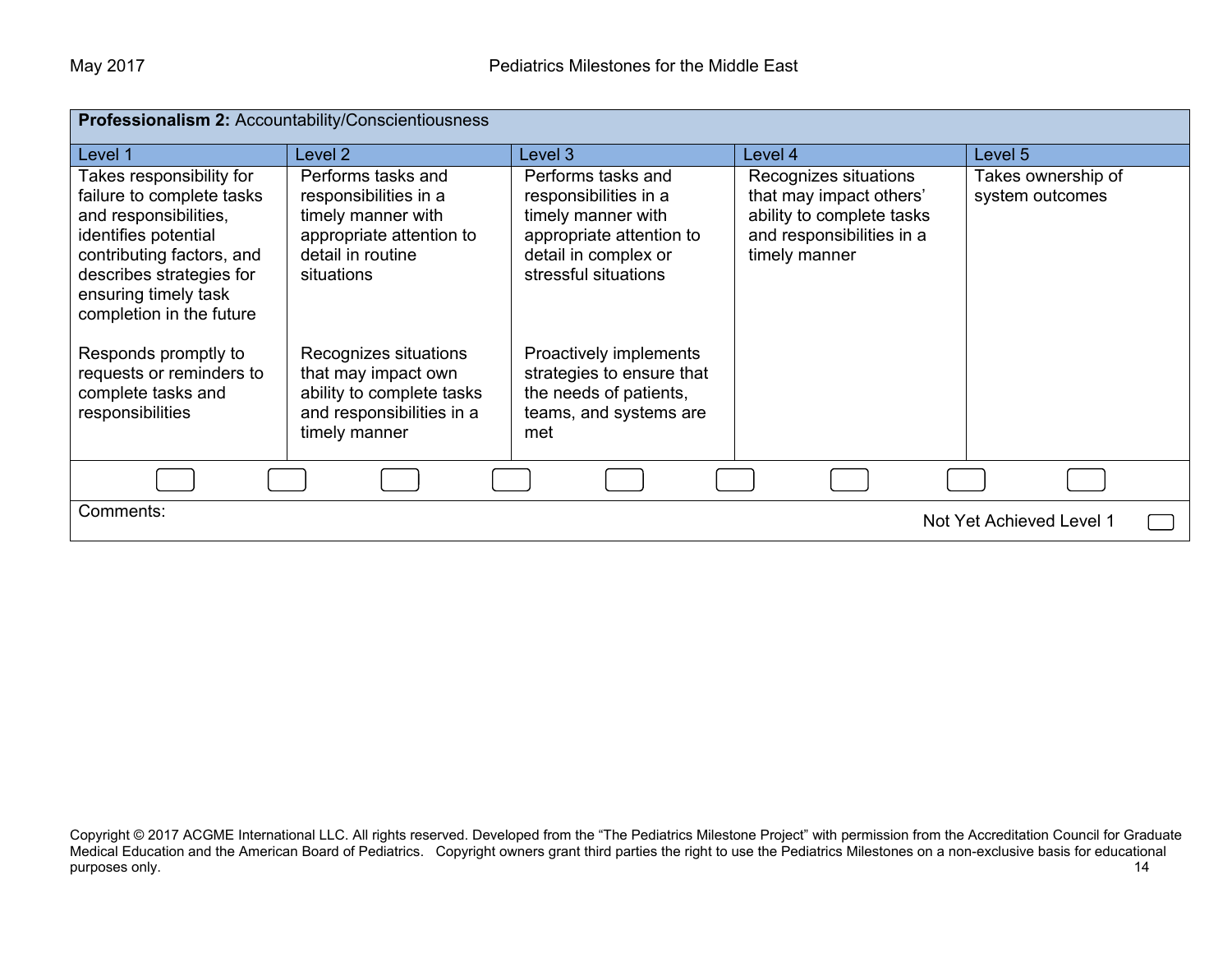| Professionalism 3: Self-Awareness and Help-Seeking                                  |                                                                                  |                                                                                                                        |                                                                                                                  |                                                                                                                                 |
|-------------------------------------------------------------------------------------|----------------------------------------------------------------------------------|------------------------------------------------------------------------------------------------------------------------|------------------------------------------------------------------------------------------------------------------|---------------------------------------------------------------------------------------------------------------------------------|
| Level 1                                                                             | Level 2                                                                          | Level 3                                                                                                                | Level 4                                                                                                          | Level 5                                                                                                                         |
| Recognizes status of<br>personal and<br>professional well-being,<br>with assistance | Independently<br>recognizes status of<br>personal and<br>professional well-being | With assistance,<br>proposes a plan to<br>optimize personal and<br>professional well-being                             | Independently develops a<br>plan to optimize personal<br>and professional well-being                             | Coaches others when<br>emotional responses or<br>limitations in<br>knowledge/skills do not<br>meet professional<br>expectations |
| Recognizes limits in the<br>knowledge/skills of self<br>or team, with assistance    | Independently<br>recognizes limits in the<br>knowledge/skills of self<br>or team | With assistance,<br>proposes a plan to<br>remediate or improve<br>limits in the<br>knowledge/skills of self<br>or team | Independently develops a<br>plan to remediate or<br>improve limits in the<br>knowledge/skills of self or<br>team |                                                                                                                                 |
|                                                                                     | Demonstrates<br>appropriate help-seeking<br>behaviors                            |                                                                                                                        |                                                                                                                  |                                                                                                                                 |
|                                                                                     |                                                                                  |                                                                                                                        |                                                                                                                  |                                                                                                                                 |
| Comments:<br>Not Yet Achieved Level 1                                               |                                                                                  |                                                                                                                        |                                                                                                                  |                                                                                                                                 |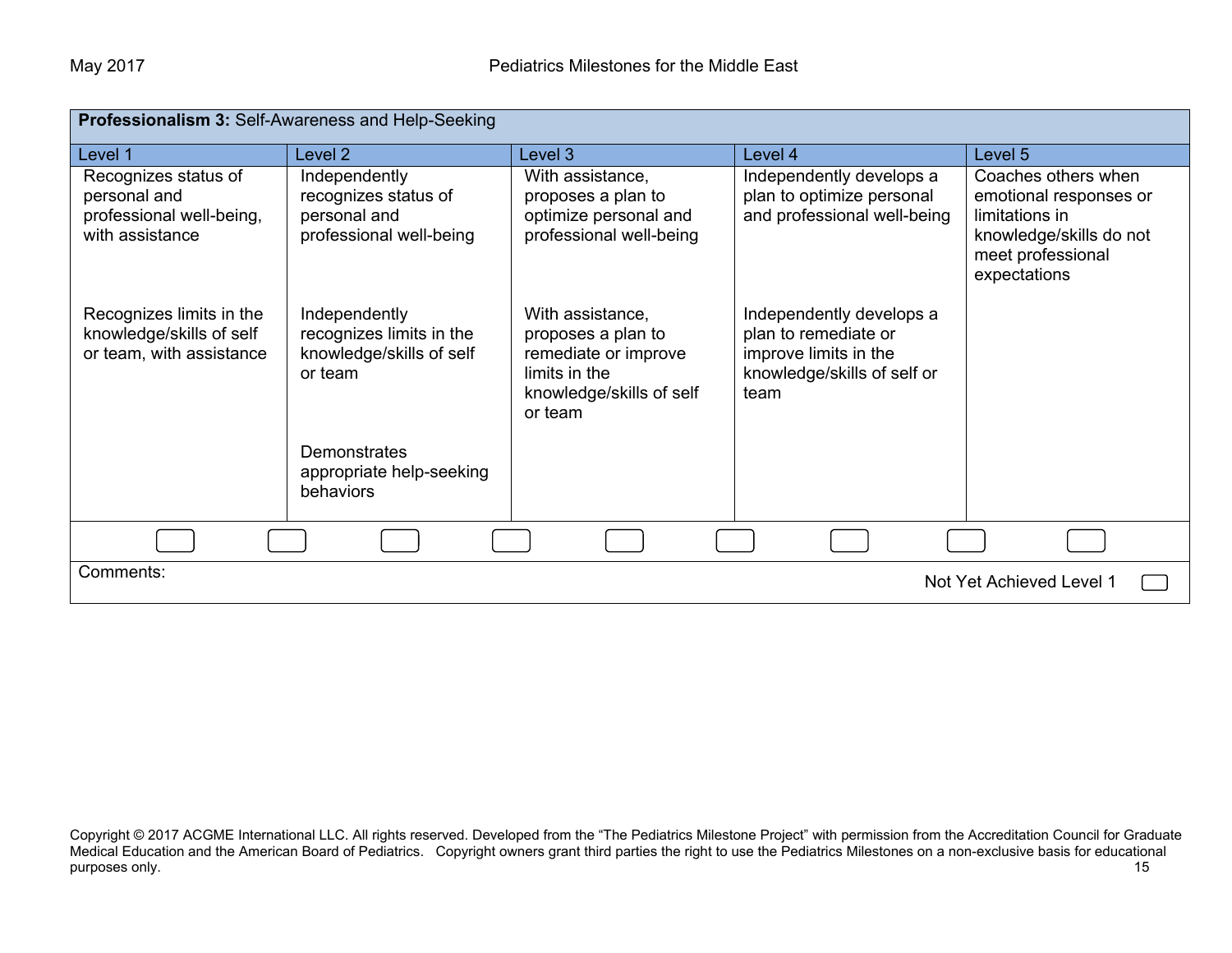| Interpersonal and Communication Skills 1: Patient- and Family-Centered Communication                                                                                                       |                                                                                                                                                                                                                         |                                                                                                                                                                                                   |                                                                                                                                                                            |                                                                                                                                              |
|--------------------------------------------------------------------------------------------------------------------------------------------------------------------------------------------|-------------------------------------------------------------------------------------------------------------------------------------------------------------------------------------------------------------------------|---------------------------------------------------------------------------------------------------------------------------------------------------------------------------------------------------|----------------------------------------------------------------------------------------------------------------------------------------------------------------------------|----------------------------------------------------------------------------------------------------------------------------------------------|
| Level 1                                                                                                                                                                                    | Level <sub>2</sub>                                                                                                                                                                                                      | Level 3                                                                                                                                                                                           | Level 4                                                                                                                                                                    | Level 5                                                                                                                                      |
| Uses language and non-<br>verbal behavior to<br>demonstrate respect and<br>establish rapport                                                                                               | Establishes a therapeutic<br>relationship in<br>straightforward<br>encounters using active<br>listening and clear<br>language                                                                                           | Establishes a therapeutic<br>relationship<br>in challenging patient<br>encounters                                                                                                                 | Easily establishes<br>therapeutic relationships,<br>with attention to<br>patient/family concerns<br>and context, regardless of<br>complexity                               | Mentors others in situational<br>awareness and critical self-<br>reflection to consistently<br>develop positive therapeutic<br>relationships |
| Identifies common barriers to<br>effective communication<br>(e.g., language, disability)<br>while accurately<br>communicating own role<br>within the health care system                    | Identifies complex barriers<br>to effective<br>communication (e.g.,<br>health literacy, cultural)                                                                                                                       | When prompted, reflects<br>on personal biases while<br>attempting to minimize<br>communication barriers                                                                                           | Independently recognizes<br>personal biases while<br>attempting to proactively<br>minimize communication<br>barriers                                                       | Role models self-<br>awareness practice while<br>identifying teaching a<br>contextual approach to<br>minimize communication<br>barriers      |
| Identifies the need to adjust<br>communication strategies<br>based on assessment of<br>patient/family expectations<br>and understanding of their<br>health status and treatment<br>options | Organizes and initiates<br>communication with<br>patients/families by<br>introducing stakeholders,<br>setting the agenda,<br>clarifying expectations,<br>and verifying an<br>understanding of the<br>clinical situation | With guidance, sensitively<br>and compassionately<br>delivers medical<br>information; elicits<br>patient/family values, goals<br>and preferences; and<br>acknowledges uncertainty<br>and conflict | Independently uses<br>shared decision making to<br>align patient/family<br>values, goals, and<br>preferences with<br>treatment options to make<br>a personalized care plan | Role models shared<br>decision making in<br>patient/family<br>communication in situations<br>with a high degree of<br>uncertainty/conflict   |
|                                                                                                                                                                                            |                                                                                                                                                                                                                         |                                                                                                                                                                                                   |                                                                                                                                                                            |                                                                                                                                              |
| Comments:<br>Not Yet Achieved Level 1                                                                                                                                                      |                                                                                                                                                                                                                         |                                                                                                                                                                                                   |                                                                                                                                                                            |                                                                                                                                              |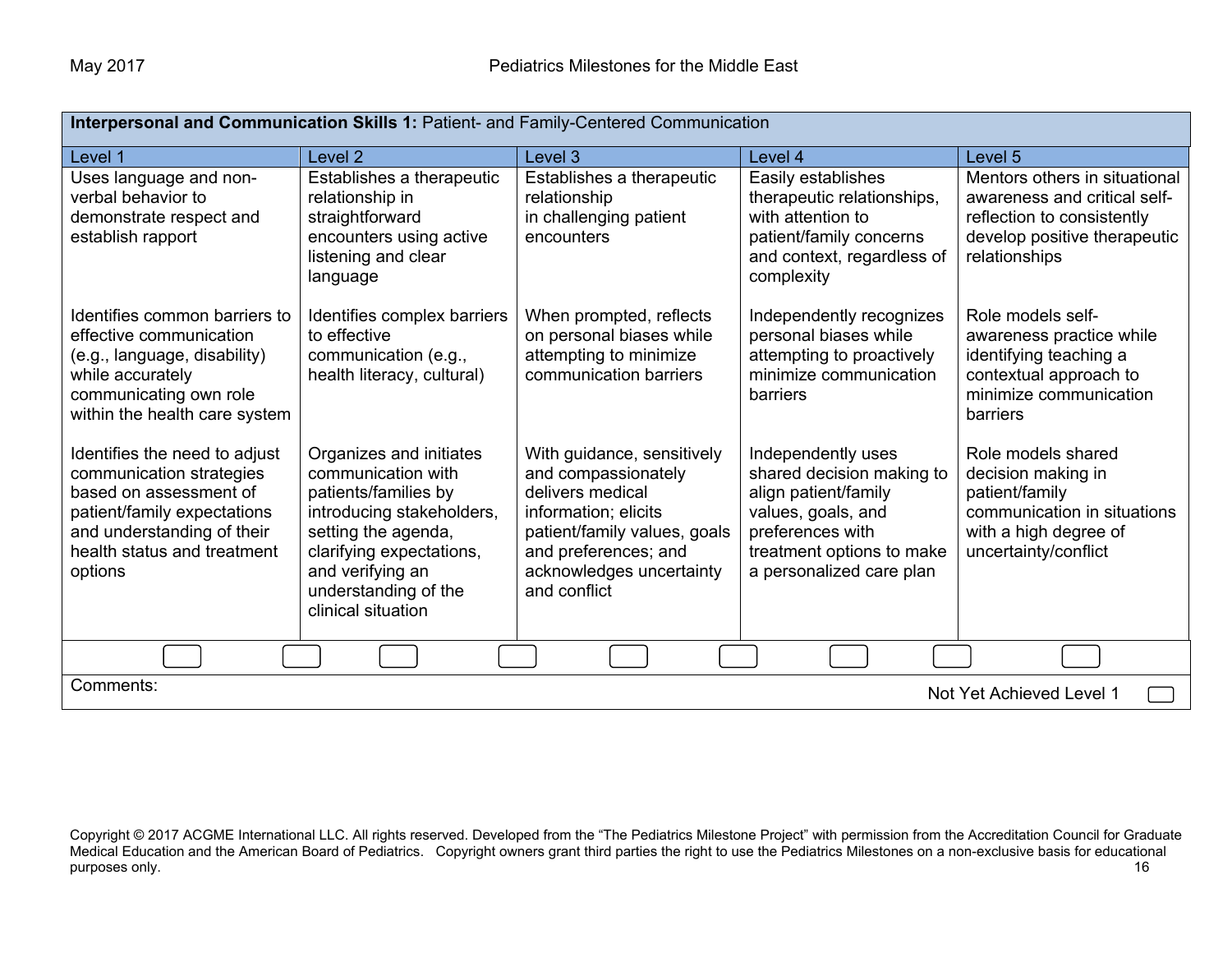| Interpersonal and Communication Skills 2: Interprofessional and Team Communication |                                                                                 |                                                                            |                                                                                                                 |                                                                                                                                                 |
|------------------------------------------------------------------------------------|---------------------------------------------------------------------------------|----------------------------------------------------------------------------|-----------------------------------------------------------------------------------------------------------------|-------------------------------------------------------------------------------------------------------------------------------------------------|
| Level 1                                                                            | Level 2                                                                         | Level 3                                                                    | Level 4                                                                                                         | Level 5                                                                                                                                         |
| Respectfully requests a<br>consultation                                            | Clearly and concisely<br>requests a consultation                                | Checks own<br>understanding of<br>consultant<br>recommendations            | Coordinates<br>recommendations from<br>different members of the<br>health care team to<br>optimize patient care | Role models flexible<br>communication strategies<br>that value input from all<br>health care team<br>members, resolving<br>conflict when needed |
| Respectfully receives a<br>consultation request                                    | Clearly and concisely<br>responds to a consultation<br>request                  | Checks understanding of<br>recommendations when<br>providing consultation  | Communicates feedback<br>and constructive criticism to<br>superiors                                             | Facilitates regular health<br>care team-based feedback<br>in complex situations                                                                 |
| Uses language that<br>values all members of<br>the health care team                | Communicates<br>information effectively<br>with all health care team<br>members | Uses active listening to<br>adapt communication<br>style to fit team needs |                                                                                                                 |                                                                                                                                                 |
|                                                                                    | Solicits feedback on<br>performance as a member<br>of the health care team      | Communicates concerns<br>and provides feedback to<br>peers and learners    |                                                                                                                 |                                                                                                                                                 |
|                                                                                    |                                                                                 |                                                                            |                                                                                                                 |                                                                                                                                                 |
| Comments:<br>Not Yet Achieved Level 1                                              |                                                                                 |                                                                            |                                                                                                                 |                                                                                                                                                 |